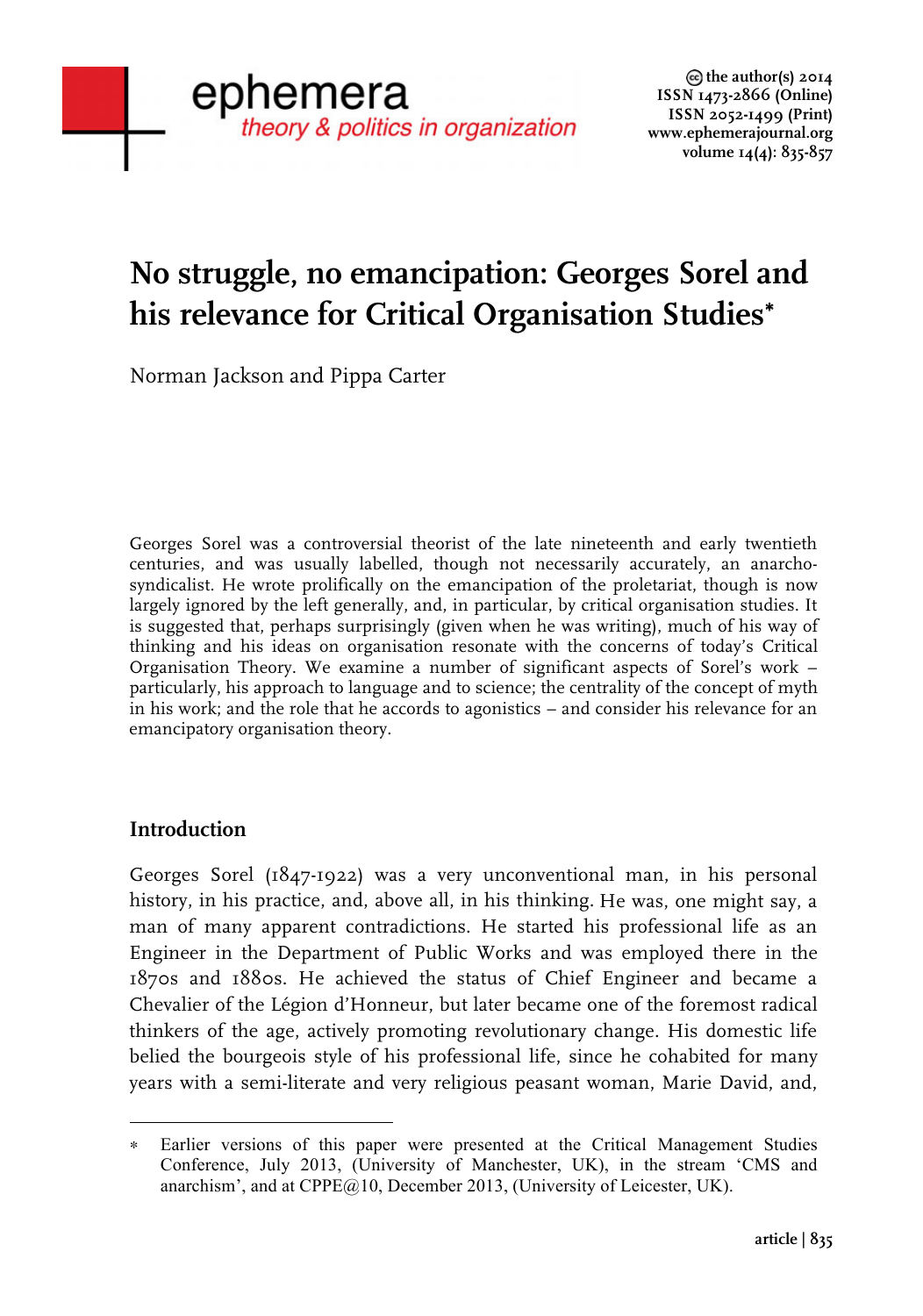after her death in 1898, although an atheist, he carried with him, until his own death 24 years later, a sacred image that she had given him (Berlin, 1979: 297). His first book was not published until 1889, after which he became a prolific writer, and a correspondent of some of the most familiar names of the time. He resigned from his engineering life in 1892, and moved to Paris. In 1899 he was an ardent Dreyfusard, but by 1909 he had become an opponent of the Dreyfusards, whose victory he saw as colonised by supporters motivated, not by a passion for moral justice, but by self-serving political reasons. He admired Mussolini (Sorel died before the 'March on Rome'), who reciprocated, and Lenin, who did not. His many detractors, of all shades of political opinion, characterise his thinking as erratic and weak. He also has, however, some notable supporters, and these find in his work threads that are both powerful and significant: for example, that creativity is the defining characteristic of being human; that there is no rational harmony in the world; that the proletariat is the carrier of true moral values; that there is no inevitable teleology of history, only the (unpredictable) outcomes that can be achieved through struggle; that to live is to resist, and that ceaseless struggle is the necessary precondition of emancipation. He was, in the words of Shils (1961: 16) 'a stern socialist moralist and an apocalyptic seer'. Indeed, for Humphrey, Sorel's 'place is beside Nietzsche and Freud as one of the great prophets of the modern age' (1971 [1951]: 218).

In this paper we propose to consider Sorel's relevance for contemporary critical organisation theory (COT). We find in Sorel a thinker who offers an analysis that is congruent with much contemporary thinking, especially poststructuralist thinking, in COT, but whose synthesis has something different and significant to offer: an emphasis on action. In a world so clearly teetering on the edge of disaster, where there is such a dire need for alternative thinking, and alternative action, but where it seems that many to whom we might look for such alternatives are like rabbits paralysed by the headlights, perhaps this is a good moment to revisit thinking that emphasises the importance, not just of understanding, but also of acting on the basis of that understanding.

Although Sorel was writing more than a century ago, Berlin, in his volume of essays *Against the Current* (1979: 331), comments that '(t)he world about and against which he was writing might be our own'. A similar point is made by others – see, for example, Portis (1980). We would suggest that precisely the same comment can be made today. Our intention here is to draw parallels between Sorel's thinking and some ideas which are central to much of COT. Clearly, COT is not a homogenised body of thought and contains much that is disputatious, disputable and contradictory. However, we suspect that most researchers in COT would subscribe to some, if not all, of the concerns of Sorel.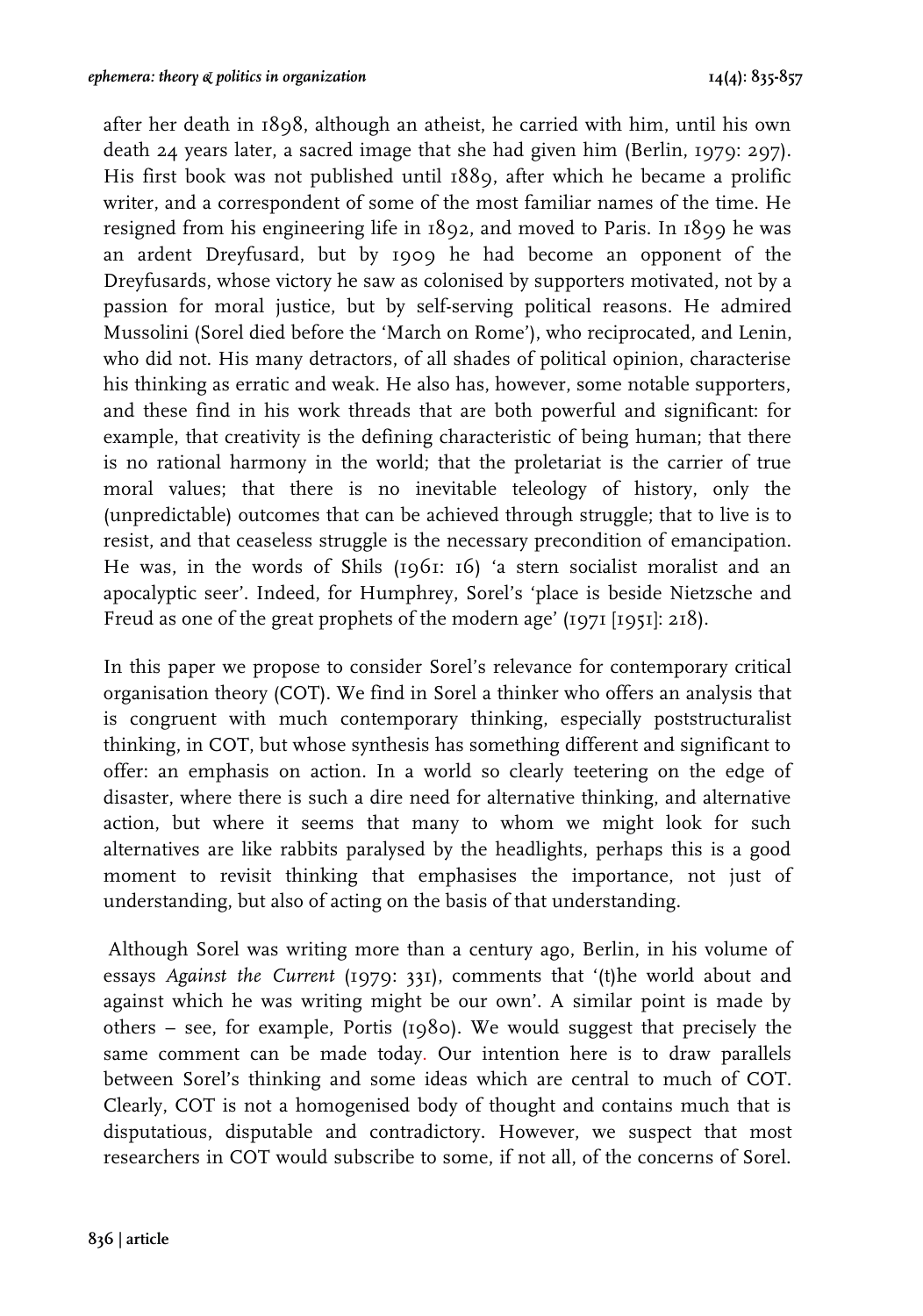Llorente (2011; see also Llorente, 2012), lamenting the latter-day neglect of Sorel's work, summarises these concerns thus:

Sorel's works address[es] many of the central themes in emancipatory social theory: the permissible use of violence in political struggles; the possibilities and limits of parliamentarism; the role of intellectuals in revolutionary movements; the suitability of various revolutionary strategies and organizational structures available to the oppressed; the contrast between reform and revolution; the relationship between left-wing political parties and those whose interests they claim to represent; the transformation of the bourgeois state; and the moral aims of socialism. (2011: 1)

Given this apparent relevance, it seems strange that Sorel's work is so absent from COT, yet, as Llorente notes, notwithstanding the high regard that Sorel is held in by many, the contemporary political left appear to regard him as, generally, of little interest. We, too, would suggest that this is, to say the least, an unfortunate oversight<sup>1</sup>.

#### *More contradictions?*

It is necessary to acknowledge that Sorel's work has often excited controversy. Sorel consistently declared himself of the left, but he has been claimed as their own by both left and right. He was involved, *inter alia*, with monarchism and with *Action Française*, he 'intrigued' Wyndham Lewis, and was claimed by Mussolini as a major influence. This ability to appeal to left and right is not unique – Nietzsche is a particularly well-known example and, more recently, postmodernism has proved similarly flexible. Sorel's writings appear to lack a coherent pattern, even though it could be – and has been (see, for example, Berlin, 1979) – argued that the idea of an emancipatory moral revival is a central motivating theme in his work. Sorel was, deliberately, not a systematic thinker – he despised system. Although focussed on a particular problematic, his method was to interrogate in depth relevant ideas, concepts and issues that had attracted his attention and interest. In a Deleuzean sense, his thought can be seen as nomadic. Sorel produced a large body of work much of which is not easily available, and its accessibility is also limited, from an Anglophone point of view, because much of it is not translated. His best known work and the one with which he is most closely associated (and our focus here), is *Reflections on Violence* (1961 [1908]), though Sorel himself did not regard it as his most significant work

<sup>&</sup>lt;u> Alexandria de la contrada de la contrada de la contrada de la contrada de la contrada de la contrada de la c</u> 1 Although interest in Sorel seems to fluctuate, and is rare in Organisation Studies, there is a permanent and extensive interest located in the Société d'études soreliennes. The organisation maintains an archive of Sorel studies and publishes a journal, *Mil neuf cent: revue d'histoire intellectuelle.* See

http://www.revue1900.org/welcome/index.php?accueil=1.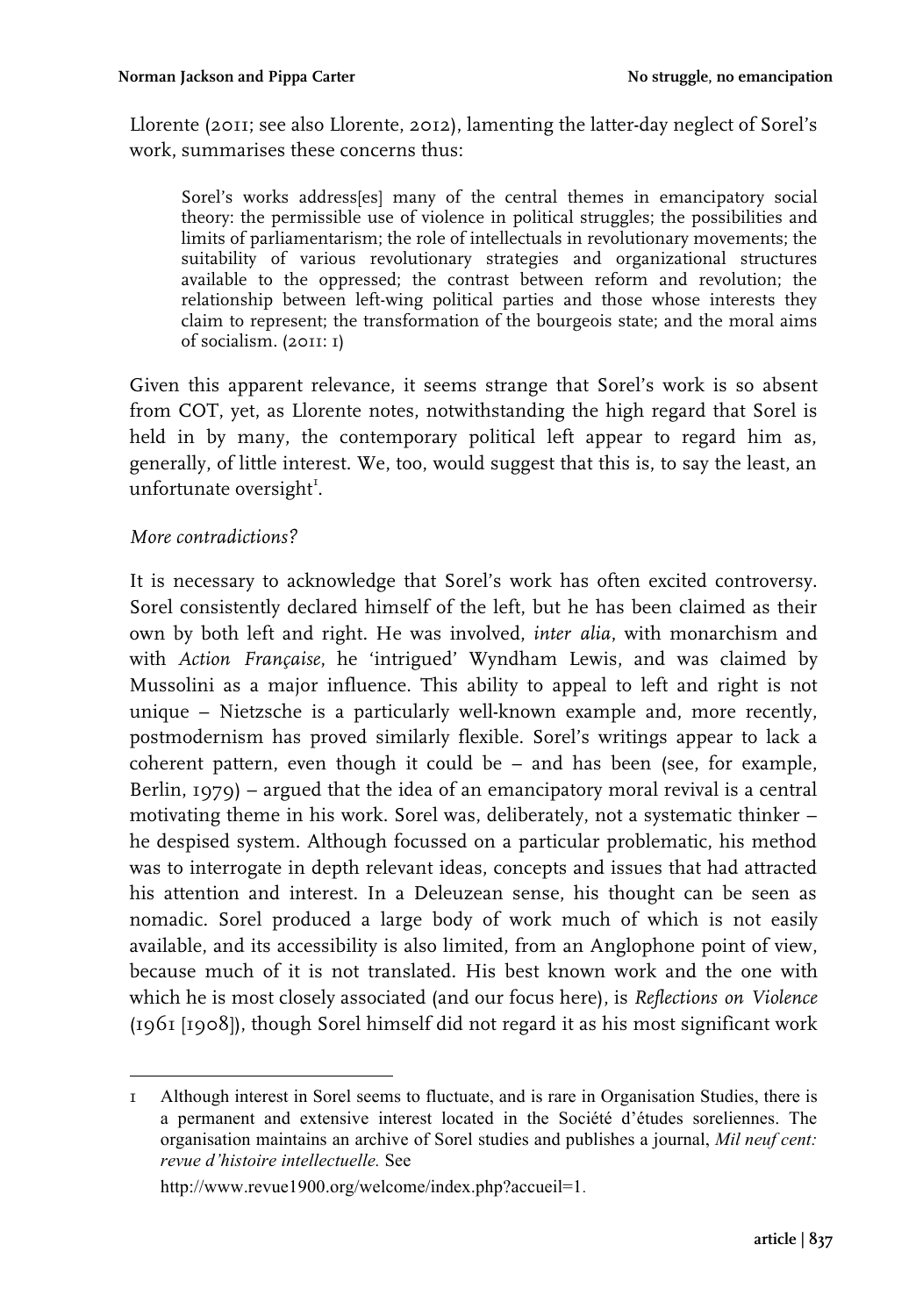(Berlin, 1979: 321; Meisel, 1951: 14). In *Reflections on Violence*, and of particular relevance to COT, he sees the emancipation of the working class achievable only through the conflict of the general strike. This has been seized upon to condemn Sorel, against the evidence of his own words, as the advocate of a mindless brutality. Our objective here is not to argue, *nolens volens*, for the relevance of Sorel's work, if only because some of it relates to historical conditions which no longer obtain. In any case, to do so would be contrary to the spirit of his writing. Rather, we look for relevance to our problematic of COT and treat Sorel, as we must, as a text.

Sorel is often labelled an anarcho-syndicalist, but although this seems highly appropriate in some respects, the fluidity of his thinking itself demonstrates the difficulties of such specific labelling, and his position on syndicalism changed over time, his early support for it later becoming criticism of it. Inevitably with thinkers not of our own time, no matter how timeless some of their understanding may be, there will be aspects that resonate only with the world as it was then. In Sorel's France most of industry was made up of small producers and the concept of syndicalism had real currency. The rise to dominance of the large, mainly capitalist, organisation was not typical of that era. However, since Sorel undoubtedly saw himself as a follower of Marx, and although he departs from some tenets of Marxism, we would suggest that Llorente's (2011: 4) argument for seeing him as an anarcho-marxist provides a more useful way of 'pigeon-holing' Sorel. Even so, it is important to be wary of any simplifications of Sorel's work. Ciccariello-Maher comments that study of Sorel discloses

a proliferation... of paradoxical pairings which constitute Sorel's positive project: to a science that is not science, we can add a progress that is not progress, a Marxism that is not Marxism, a violence that is not violence, a reason that is not reason,... a dialectic that is not the dialectic and... an anarchism that is not anarchism. (2011: 32)

Despite all these paradoxes, we would also note the comment from Stanley, that 'reading Sorel has become mandatory for modern scholars who wish an understanding of the theory of social science' (1981: 22). And, indeed, we will argue, for those who wish an understanding of modern organisations.

# **Reading Sorel**

Just as there are contradictions in Sorel and in his work, there are also contradictions in Sorel scholarship. Some of the most basic of these relate specifically to issues of Sorel's work as text, and, especially of relevance in this instance, to issues of the text as translation. Although the *de facto* working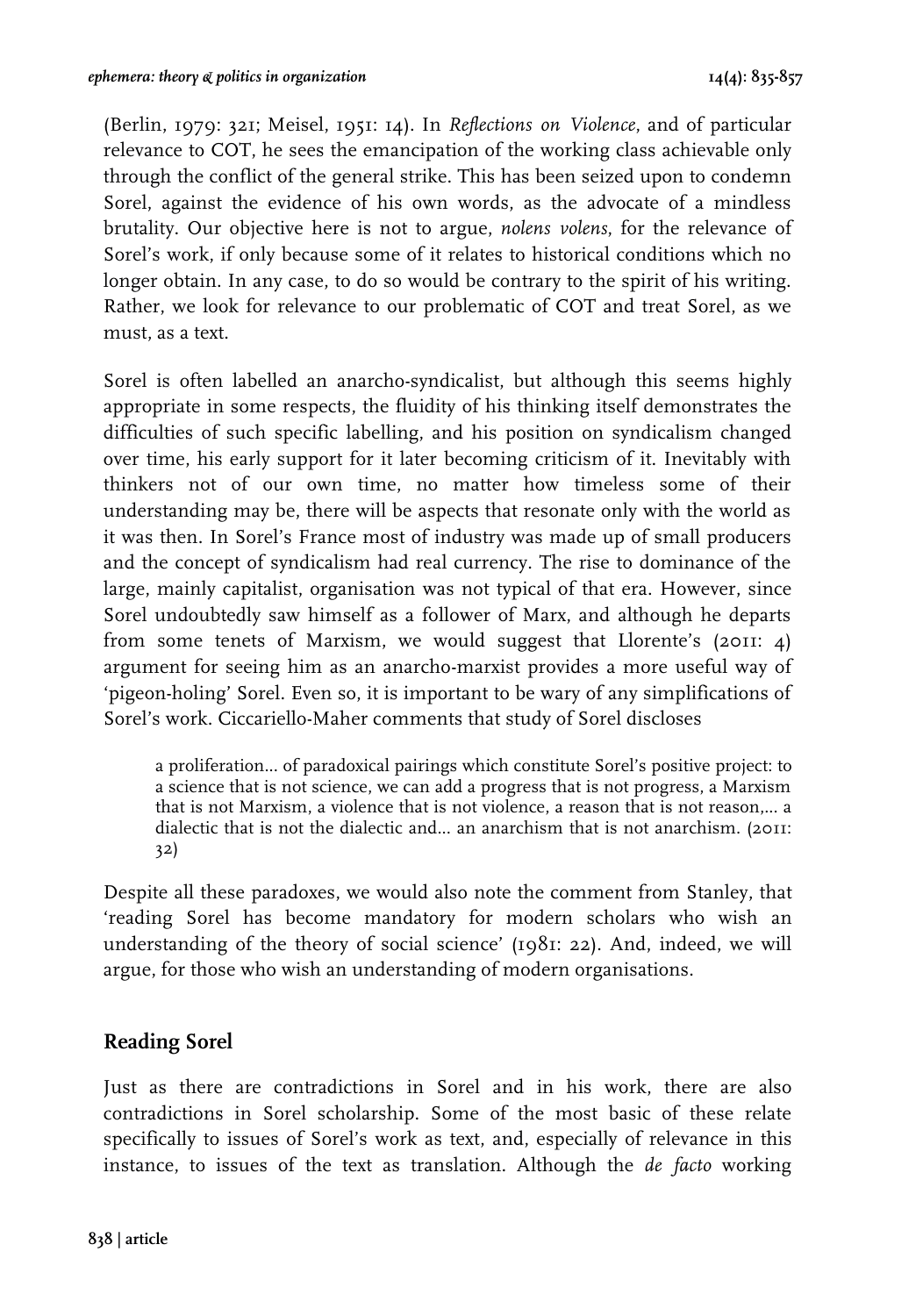language of COT is English, it has been widely informed by scholarship which was not originally in English, but is used in translation. For some scholars this raises questions of the 'purity' of a text. However, from a poststructuralist point of view, purity of text is not really a relevant concept – a text is a text, it has utility, or not, for the reader, and this is what is important. Nonetheless, it can be both useful and instructive to examine some of the issues that arise from the relationship between an original text and its subsequent 'life' as a translation, and to consider how the selections and preferences of translators, and of commentators using those translations, might affect the signification of a translated text. This is particularly apposite in the case of Sorel.

With Sorel, there is no canonical literature, certainly with respect to an Anglophone organisation theory. There are two major works available in English translation: *Reflections on Violence* and *The Illusions of Progress*. The former first appeared in English as an authorised translation by T. E. Hulme, which was published in 1915<sup>2</sup>. According to Sorel, *Reflections on Violence*, of which there were several editions in French, originated in 1906 as a series of articles in *Le Mouvement Socialiste*. In the third edition, Sorel appended a short essay 'Apology for Violence', originally published in 1908 in *Le Matin*. This third edition would seem to be the basis of Hulme's translation. Hulme's translation has itself been the basis of subsequent editions of *Reflections on Violence* in English (see below). However, according to Jennings, in a new edition of *Reflections on Violence*, its earliest formulation was from 1905-6 in Italy, in Italian (1999: xxxv), (though Jennings [1985: 182] gives the 1906 *Le Mouvement Socialiste* articles as the origin). In this 'new edition' Jennings is styled as the book's editor, but not as the translator. Indeed, no translation credit is given. However, in a short 'Note on the translation' (1999: xxxix) he says that '(t)he present text is a revised translation of that originally provided by Thomas Ernest Hulme. I had intended to use this translation in an unchanged form, but upon closer inspection decided that some, at times considerable, revision was necessary'. The implications of this are somewhat complicated when Jennings further informs us that '(t)he edition of the French text I have used is that published by Seuil in 1990, edited by Michel Prat. This itself is a reproduction of the eleventh edition, published by Marcel Rivière in 1950' (1999: xxxix). He also notes, '(d)ifferent editions of the text have changed the order of its presentation. I have adopted what seems the most logical

 2 We have opted for 1915, as given in the authoritative 1941 reprint published by Peter Smith in New York. However, other dates are also favoured, by others. For example, Meisel (1951) and Jennings (1999) both give 1914 as the first publication of Hulme's translation in the US, and Meisel also gives 1914 for the UK, but Jennings gives 1916. Stanley (1969: ix) claims that it was translated by Hulme in 1920, or possibly (Stanley, 1976: 1) sometime soon after 1925, or possibly even 1950 (Stanley, 1981: 344). Unfortunately, Hulme was killed on the Western Front during World War 1, in 1917.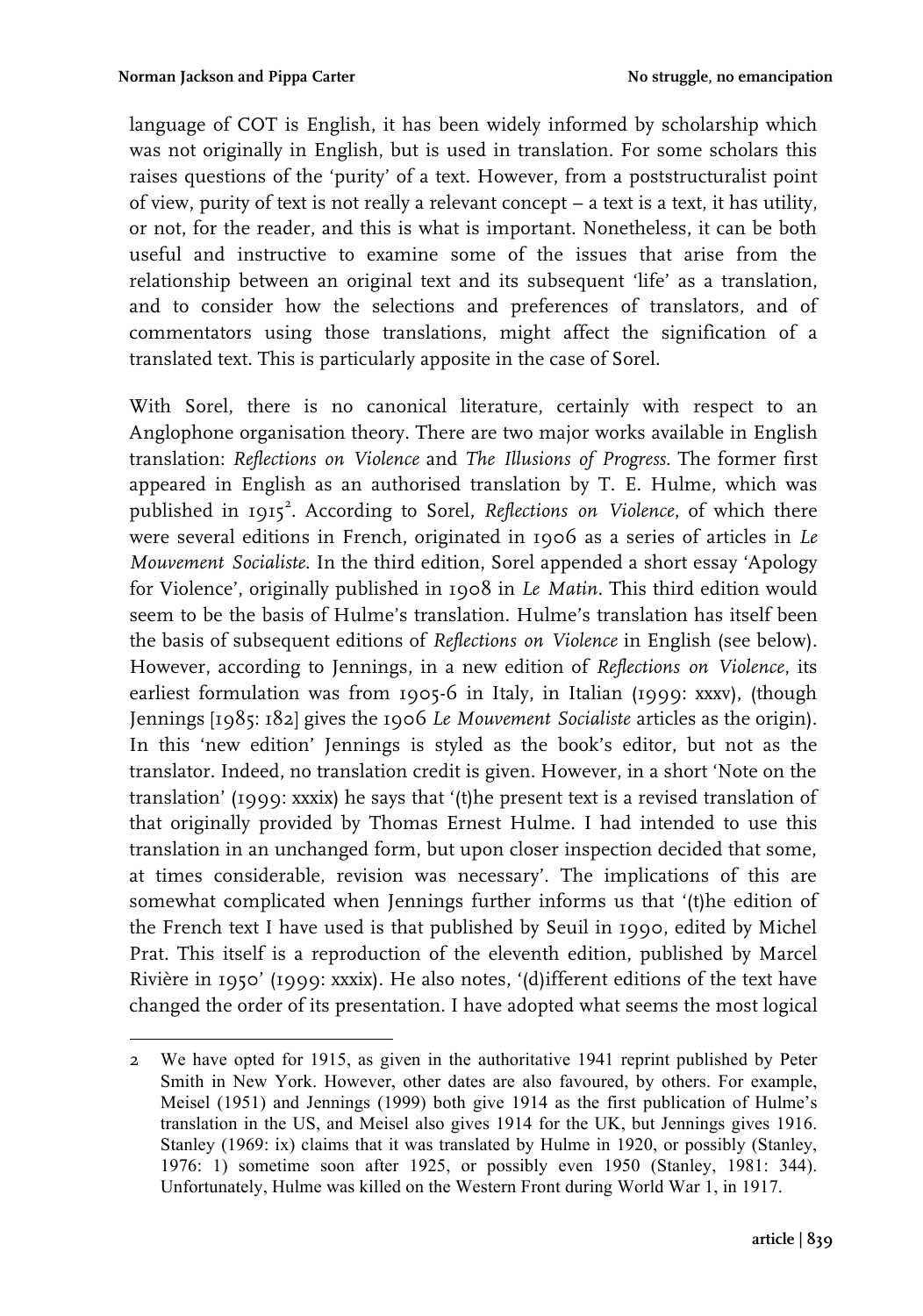pattern' (*ibid.*). Jennings does not develop his concerns about Hulme's translation and notes '… just one important example, I have translated Sorel's *lutte de classe* not as class war but as class struggle' (*ibid.*; see also Portis, 1980: 13). His only other example is his preference for retaining the French *syndicat* for trade union over Hulme's inaccurately anglicised 'syndicate'. Not highlighted by Jennings, but potentially more controversial, is his substitution of '*reformists*' (e.g. Sorel/Jennings, 1999: 47) for Hulme's '*revisionists*' (e.g. Sorel/Hulme, 1961: 64) – words with different signification now, but even more so when Sorel was writing. As regards Jennings's implication that he has reordered the text, in a comparison of the contents page of his and Hulme's versions the only substantial difference appears to be his preference for titling Chapter 2 as 'The decadence of the bourgeoisie and violence', which in Hulme was rendered as 'Violence and the Decadence of the Middle Classes'.

Before elaborating further on the significance of such issues for potential students of Sorel, it is appropriate to explain our own use of *Reflections on Violence*. As noted above, Hulme's translation was variously reprinted and the version which we have used is that of 1950/1961. This 'American' edition is the most comprehensive, with extra appendices by Sorel and an Introduction by Shils. A reviewer of an earlier draft of this paper questioned, quite reasonably, why we chose to use Hulme's translation, rather than the much more obvious, more modern edition by Jennings. There are a number of reasons for this.

As there is clearly no authoritative *urtext* as regards *Reflections on Violence*, commentators use a variety of sources. For example, Berlin (1979) uses a 1972 French version, whereas Jennings (1985), (as opposed to Jennings [1999] above), refers to a version published in Paris and Geneva in 1981. Horowitz (1961) uses the sixth French edition of 1925 (unfortunately, none of these record the name of the publishers). Meisel (1951) gives a useful overview of the various editions to that date. Some authors offer partial translations of their own, e.g. Stanley (1976). Since authors do not usually offer an explanation of their choice of source we must assume that they use that which they find most suitable for their purpose. As regards our own particular preference, we were attracted by Shils's very positive, well regarded and useful 'Introduction'. We find less utility in Jennings's 'Introduction', which is, we feel, unlike that of Shils, negative, calling the book 'profoundly disturbing' (Jennings, 1999: xxi). He continues,

Sorel not only takes violence as his subject but, more importantly, is prepared to equate it with life, creativity and virtue. Was this not Sorel's own illusion? And was it not, perhaps, one of the illusions that served most to disfigure the twentieth century? (Jennings, 1999: xxi)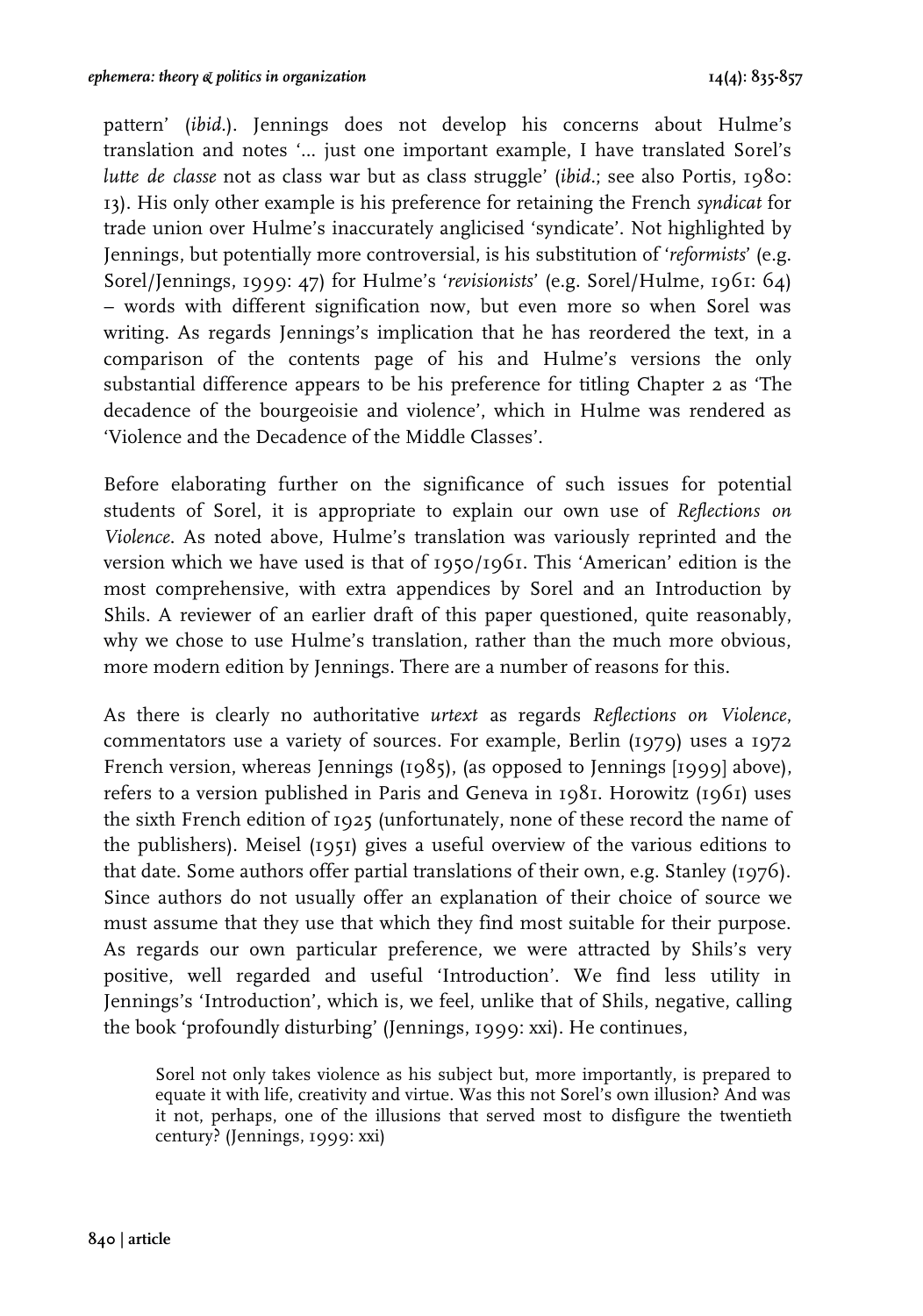It is this sort of superficial imputation that often obfuscates Sorel's work. Whether we like it or not, life, creativity and virtue are recognisable products of twentieth century violence, even if we deplore the fact that violence was their progenitor. We might point to the suffragettes, the recession of fascism, decolonialisation, advances in medicine, and, indeed, the artistic flourishing that has accompanied these. Yet Jennings then goes on (in our view, appropriately) to play down Sorel's advocacy: 'the violence endorsed by Sorel was not very violent at all' (*ibid.*), and to see it, (in our view, inappropriately), as amounting 'to little more than a few heroic gestures'; he continues:

at the centre of his thought was the distinction between the violence of the proletariat and that deployed by bourgeois politicians and their intellectual ideologues through the State. It was the politicians and ideologues, and not the proletariat, who resorted to wholesale acts of terror and repression in order to secure their own dominance. (Jennings, 1999: xxi)

Whether appropriate interpretations or otherwise, these comments do not seem to be consistent and his own conclusion would appear to make Jennings's initial concerns redundant.

There were other, more functional, but no less relevant, reasons for using the earlier version of Sorel's text. Since Jennings's version is relatively recent, there is much extant writing on Sorel which uses the Hulme translation. This becomes significant when we recall that Jennings is unhappy with this translation and has sought to reorder the contents, creating difficulties for comparing texts. It might be thought that, as Jennings has 'improved' on Hulme's translation, it is likely to be of greater utility to scholars and therefore worth the inconveniences noted. However, the provenance of the Jennings version is not clear, as he does not claim to have provided a new translation from the French, but to have revised Hulme's translation – in effect, a translation of a translation. Jennings has not expanded on his reason for this, other than saying it was 'necessary' (1999: xxxix). We can only speculate as to whether Hulme's translation was incorrect, dated or, perhaps, just aesthetically displeasing. Jennings's example above, and such comparisons as we have made ourselves, leave us unconvinced of the 'added value' of his 'translation'. The edition by Jennings does contain much useful information on Sorel, though, as with all claims regarding Sorel, it should be used circumspectly.

We have drawn attention to the above problems because they present a degree of undecideability which the student of Sorel must deal with. As noted later in this paper, this undecideability extends to *interpreting* what Sorel, or, perhaps more correctly, 'the Sorels', said – there is no single Sorel, only many Sorels. And this caveat applies, not just to different editions and different translations, but also to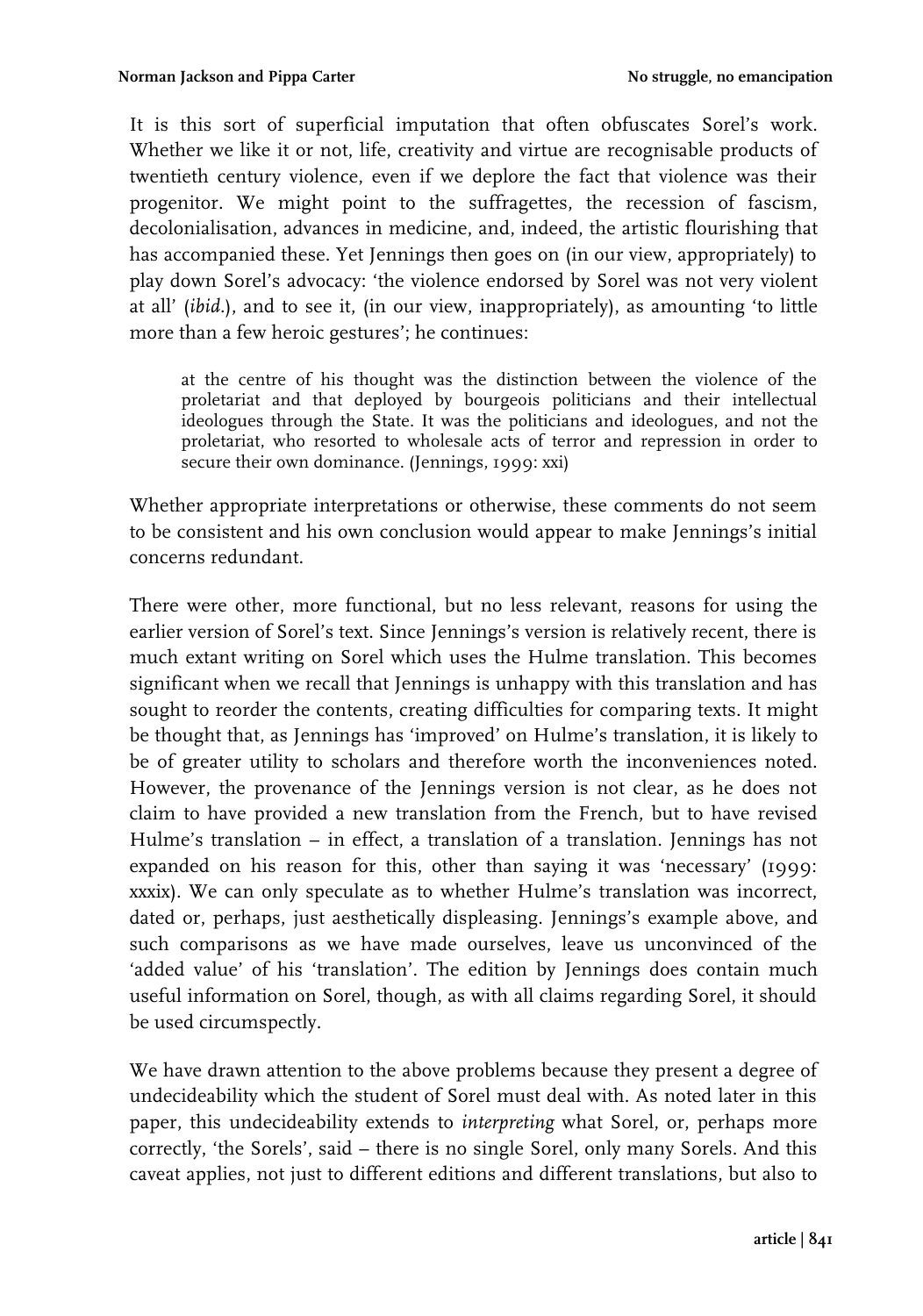issues of content. For example, we noted earlier that Sorel was made a Chevalier of the Légion d' Honneur, the ribbon of which he 'never failed to wear' (Meisel, 1951: 163). However, according to Horowitz (1961: 12), he rejected the award, as well as a pension from the government, though Stanley (1976: 6) claims that he did receive a state pension. There are other mysteries too: in our copy of the 1961 edition the translation is credited to Hulme and Roth on the title page, but to Roth and Hulme on the cover. Either way, there is no indication of what is Roth's contribution. However, according to Stanley (1969: ix), Roth contributed the translations of the three appendices, that is, Appendix 1 'Unity and Multiplicity', Appendix 2 'Apology for Violence', and Appendix 3 'In Defense of Lenin'. As one might by now expect, this also does not appear to be the case. 'Apology for Violence' first appeared in the third French edition, introduced by Sorel himself. It appears in translation in the  $1941$  edition, which means that Hulme was the translator, rather than Roth. The website of the venerable and learned American Historical Association (2014, http://www.historians.org/publications-anddirectories/perspectives-on-history/september-2003/in-memoriam-jack-j-roth) is even more generous to Roth (born 1925): 'In 1950, along with T. E. Hulme, he translated Sorel's best-known work, *Reflections on Violence*'. However, Hulme was a casualty of the First World War, dying in 1917. Jennings (1999: xxxviii) mistakenly credits the 1972 reprint of the 1961 edition as the first appearance of the two extra appendices.

For Sorel's other major translated work, *The Illusions of Progress*, which concerns us less in this paper, the situation is less fraught than it is with *Reflections on Violence*, the translation by Stanley (1969) being the standard work. Similarly with the shorter work, *The Decomposition of Marxism*, translated by Horowitz  $(1961)$ .

Our purpose in such an extensive excursion into the contradictions in Sorel scholarship is to alert the reader to the danger inherent in *any* authoritative statement on Sorel or his works (and that includes, of course, our own). Does this lessen the potential utility in Sorel for COT? We would argue that it does not. For example, many of the areas of dispute are issues of record, and might be, and, indeed, ought to be, eventually resolved. Equally, once the reader is aware of this variety, it is not a serious problem for a poststructuralist approach to Sorel's work – it just means that there are many texts, rather than only a few. It makes Sorel's *oeuvre* more extensive than it at first seems. We suspect Sorel would not be unhappy about this multiplicity, in that it makes his students labour to gain an understanding – he railed against simplistic, glib, superficial knowledge, and argued that what one *struggles* to understand is, in the end, better understood (see, for example, Sorel, 1961: 27). However, all this provides a graphic illustration of the signification of the phrase 'this is a text'. It is abundantly clear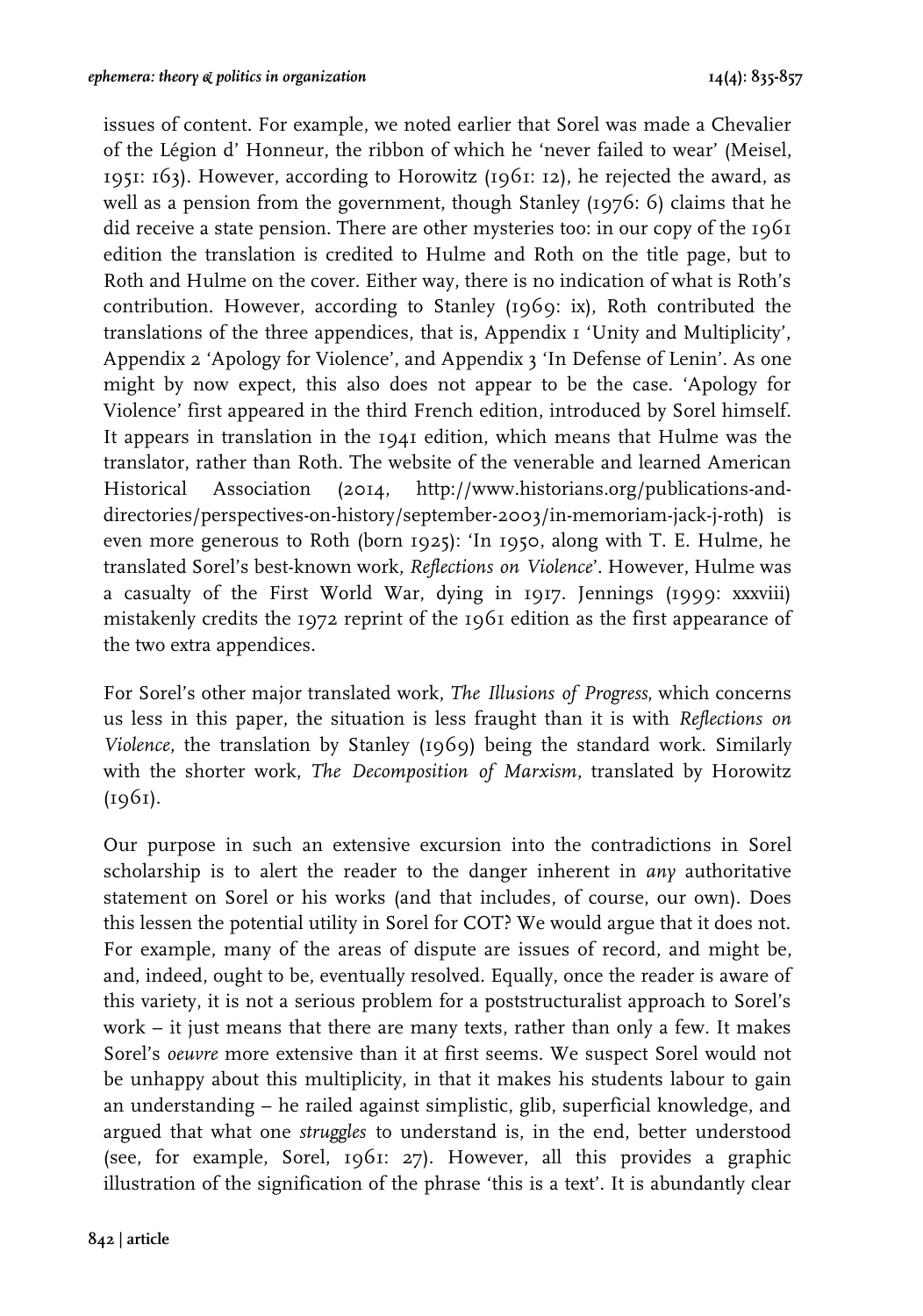that this text can be, and is, read very differently by different readers – hence, for example, how it becomes possible for both left wing and right wing thinkers to claim Sorel as an influence, and the attendant disagreements about whether Sorel himself was of the left or the right. The disputes and contradictions on the part of Sorel's translators and commentators represent choices and preferences on *their* part, not on his, and, at some level, are intended to, and do, have an impact on how the work is read. So, now let us return to our own interpretation of this work.

# **Interpreting Sorel**

It is relevant here to emphasise that we do not write as Sorel scholars, nor do we have any wish (impossible as it would be) to attempt to provide a definitive interpretation of Sorel's work. We write as critical students of organisation, from an explicit poststructuralist perspective. Our intention here is threefold: to examine Sorel's work as a text that can illuminate COT; to show the commensurability between Sorel's work and a poststructuralist approach (see also Ciccariello-Maher,  $20II^3$ ); and to illustrate its relevance to contemporary concerns in the theory and practice of organisation. To this end, we have identified four aspects of Sorel's work, namely his approach to language, his view of the role of science in the social, the place of the concept of myth in his thinking and the significance of what we now call agonistics in his prescriptions for action.

# *Language*

Sorel's writing supposedly exhibits a 'notorious vagueness' (Meisel, 1951: 18), which has been seen by his critics as evidence of lack of rigour in his thinking. However, at least part of this apparent vagueness is attributable to a concern about the use of language that seems very familiar to contemporary ears. His approach to language was very particular, and he decried attempts to use

<sup>&</sup>lt;u> Alexandria de Alexandria de Alexandria de Alexandria de Alexandria de Alexandria de Alexandria de Alexandria </u> 3 Ciccariello-Maher, writing from the 'critical anarchist left', has already affirmed a link between Sorel and poststructuralism. Indeed, he claims that '(t)he work of Georges Sorel simultaneously prefigures and surpasses later poststructuralism' (2011: 30). His particular interest is focused on the resonances between Sorel's work and that of Foucault, and he argues that it is Sorel's 'persistent but generally unfounded association with fascism' that has prevented the author of *The Illusions of Progress* 'from entering into the annals of poststructuralism's prehistory' (2011: 30), and finds that '(o)n both the question of reason and that of science, Sorel's anticipation of Foucault is pronounced' (2011: 32). We would agree that there are a number of points in Sorel's work where the poststructuralist reader will think of Foucault, and, indeed, find that *The Illusions of Progress* is remarkably 'Foucauldian'.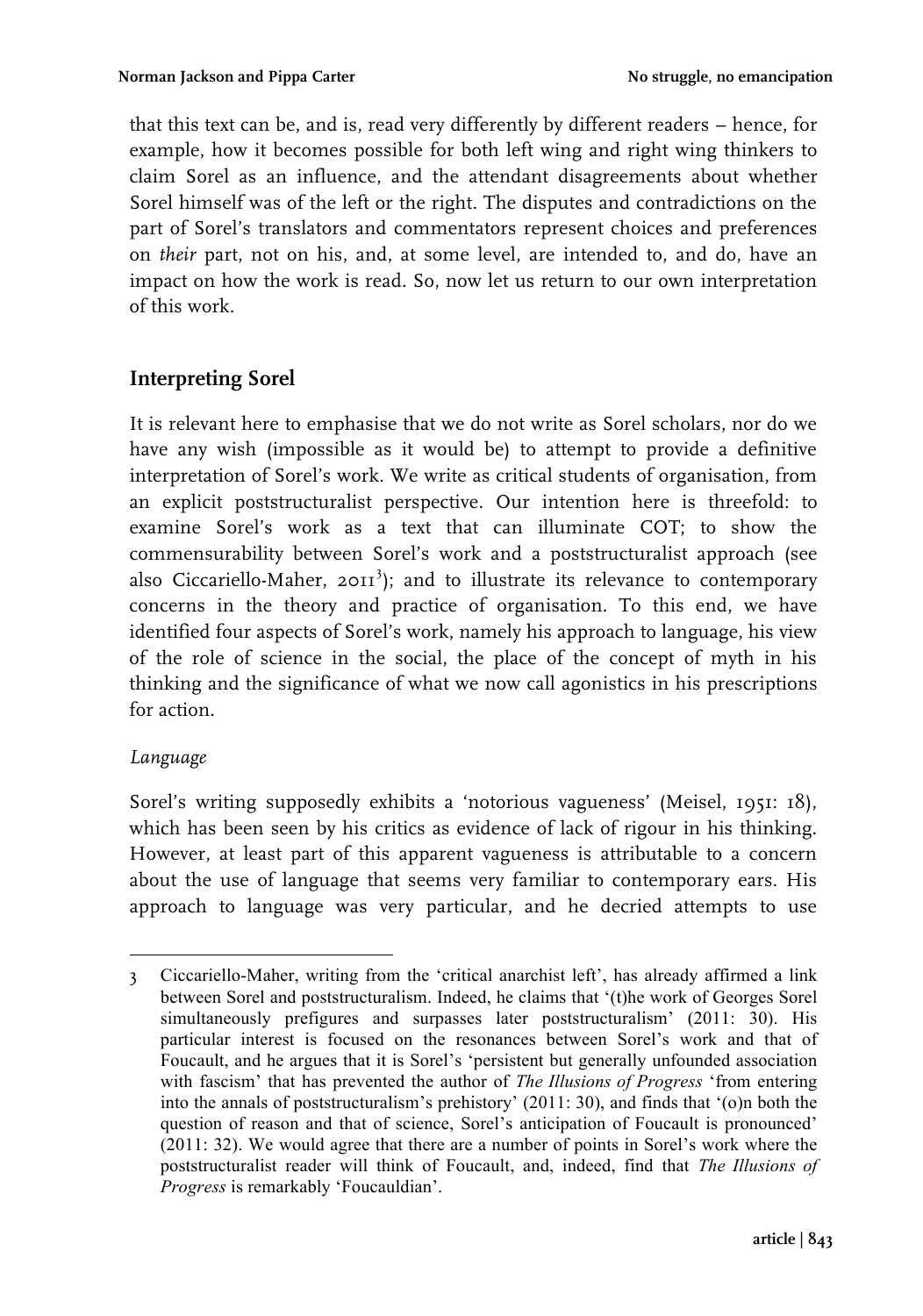language so that meanings might be fixed and controlled, might constrain the boundaries of both thought and action. In defending himself against the charge of imprecision Sorel asserted:

We must beware of too much strictness in our language because it would then be at odds with the fluid character of reality; the result would be deceptive. (cited in Meisel, 1951: 19)

Sorel was opposed to reductionism, the creation of artificial order, of one-sizefits-all, the one best way, there is no alternative, dogmas. He was a theorist of uncertainty and disorder, of chaos, and opposed to consoling certainty and comforting unity. He bemoans the rules of scholastic writing where ideas are packaged to give the impression of symmetry, coherence and completeness, requiring no effort of comprehension, and which the reader absorbs uncritically, 'believing that they were based on the nature of things themselves' (Sorel, 1961: 27). Sorel requires effort on the part of the reader. There can be seen in his work, however, a poststructuralist approach to language and text, *avant la lettre*.

In particular, and deriving from this approach, it is important that the reader retains a critical awareness of the range of possible significations that can be attached to language and does not jump to the assumption that terms and concepts used by Sorel that have commonplace contemporary currency must, therefore, have commonplace contemporary meanings and significations. An especially relevant example is the meaning he attaches to 'violence'. It is ironic, given Sorel's awareness of the elusive quality of language, that, in the special instance of 'violence', he chose to 'adopt a terminology which would give rise to no ambiguity' (1961: 171). He uses the term 'force' to define the imposition of a particular social order by the state, which 'acts directly on labour, "*to regulate wages*", i.e. force them within the limits suitable to surplus value making, to lengthen the working day, and to maintain the labourer himself in the normal degree of dependence' (Sorel, 1961: 173, emphasis in original). The term 'violence' is reserved to define attempts to overthrow that order – in other words, to define *resistance to oppression*. Perhaps, had Sorel couched his arguments in terms of 'resistance', those commentators frightened by the very mention of 'violence' might have been less dismissive in reading his work.

'Violence' in Sorel's work cannot be seen simply as physical violence *qua* violence – and Stanley argues that 'Sorel is now generally agreed to have criticized violence more than he advocated it'  $(1981: 311)$  – but relates to the creative violence of inevitable resistance to control, oppression, repression, to force: force *enslaves*, violence *makes free*. Sorel was, for example, strongly opposed to sabotage and terrorism because they are, in essence, destructive (see, for example, Sorel, 1961: 118; see also various discussions in, for example, Humphrey, 1971: 184;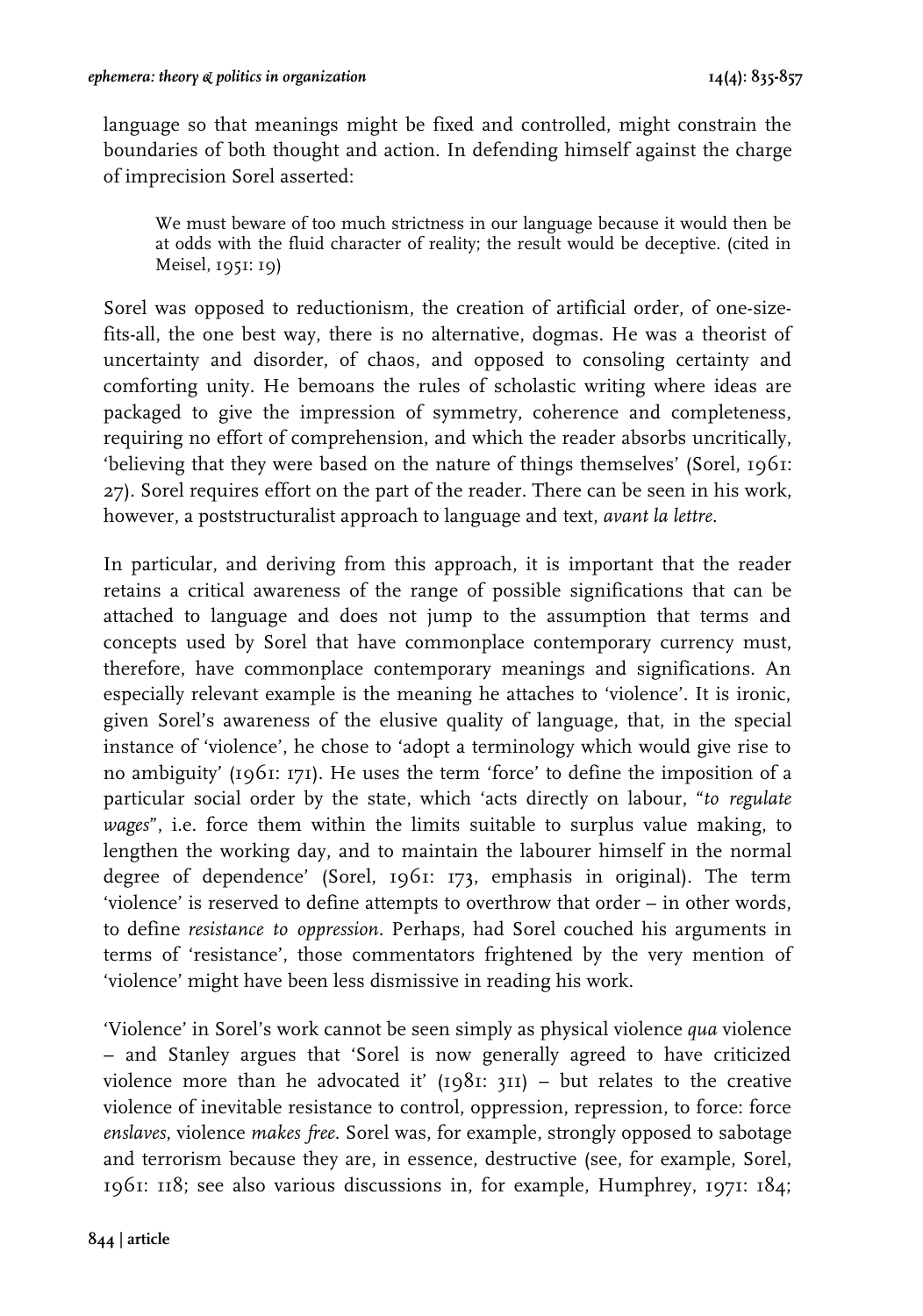Berlin, 1979: 330; Portis, 1980: 72 and 102; Stanley, 1981: 240; Jennings, 1985: 40). 'Violence' is not aggression, it is resistance to force. Violence is action, and, as is the case with all action, what defines its value is function and motive: what it is meant to achieve and how it is meant to do that. Shils (1961: 17n6) comments: 'Sorel was no sadist and no admirer of brutality. Violence without the charismatic excitement and association with a sublime far-off end, was not regarded by him as genuine violence'. The same wider point can be made about the concept of the general strike, a far cry from the kind of event that such a concept might customarily evoke today (see below).

Sorel's conception of the ambiguity of text is central to his work and important in appreciating his approach. But his approach to interpreting the meaning of a text – a method which he called 'diremption' – has caused some uncertainty among commentators. An editorial footnote in Sorel (1961: 259) wails: 'Not able to find English equivalent – perhaps Sorel coined it'. This is not the case, however.<sup>4</sup> Commentators often resort to repeating Sorel's own minimalist explanation without further development (for example, Meisel, 1951; Stanley, 1981; Jennings, 1985), or merely mention it in passing (for example, Horowitz, 1961; Portis, 1980). Hughes (1958), however, engages with the idea more fully. Diremption, he argues, consists in

wilfully wrenching out certain aspects of reality from the context that enveloped them and examining them independently one from another. To juxtapose a number of mutually incompatible statements, Sorel argued, meant to illuminate aspects of reality that might otherwise have passed unobserved. (Hughes 1958: 92)

Space precludes a full articulation of the link, but there does seem to be a strong resonance here with the concept of deconstruction so central itself to poststructuralism.

#### *Science*

Given Sorel's view of language, it is not surprising that he was anti-positivist – he argued that 'positivists... represent, in an eminent degree, mediocrity, pride, and pedantry' (Sorel, 1961: 142). He affirmed the value of science *qua* science as a

 4 According to the *Oxford English Dictionary*, 'dirempt' is recorded in English in the 16th century, and 'diremption' was used by the philosopher Thomas Hobbes in the 17th century. Usage of the term 'diremption' appears to be mainly ecclesiastical. By the 19th century it is found in theological/philosophical texts. It is currently to be found in philosophical writings, particularly with reference to Hegel, Heidegger and, interestingly, Derrida. However, it is used, principally, in its literal sense of 'tearing apart'. In distinction to this, Sorel's use is as a methodology, comprising, not just the separation, but also the interrogation, of that which has been dirempted. It is this *process* that suggests parallels with deconstruction.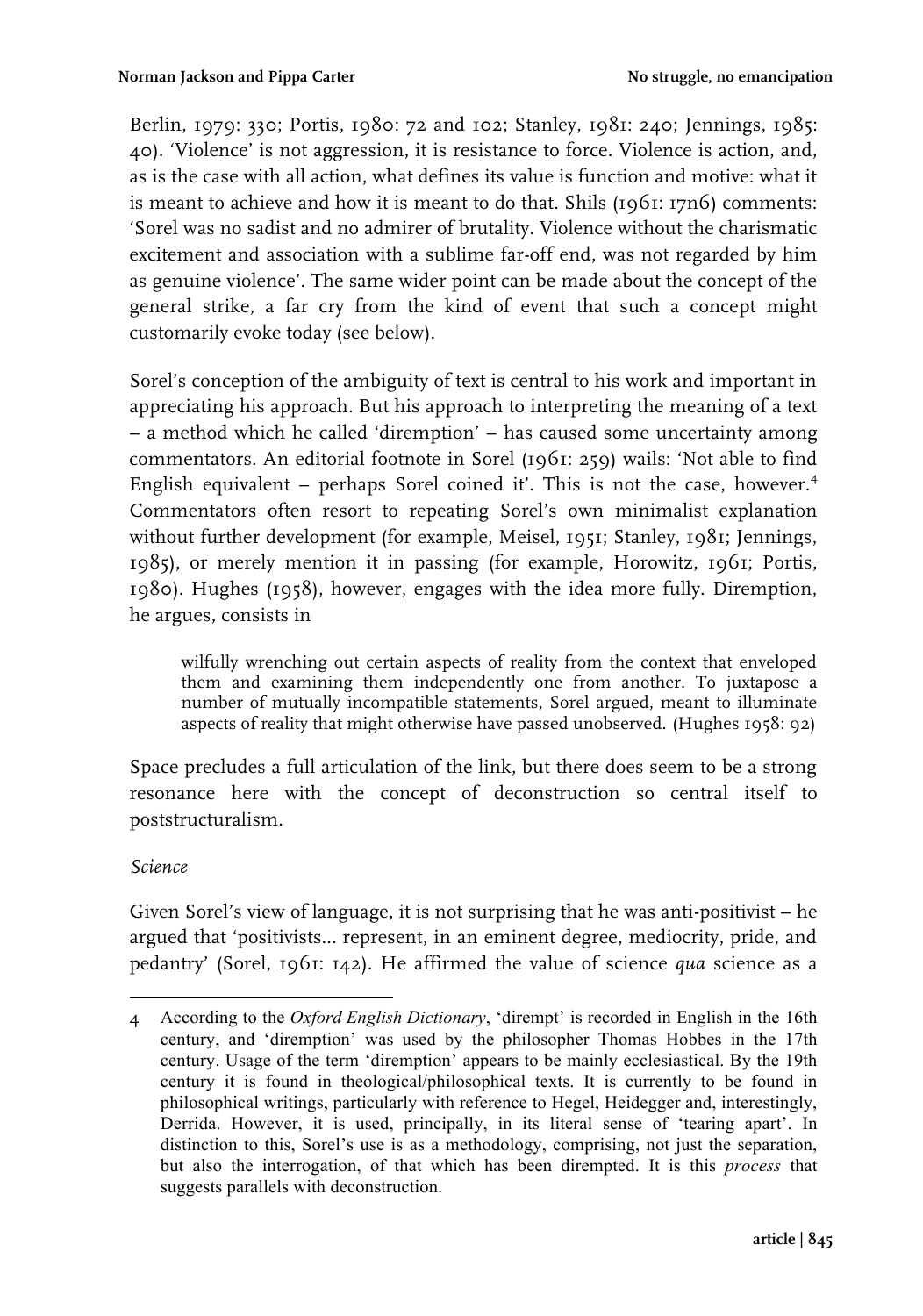creative process, and its potential to alleviate the profound drudgeries of work, insisting that 'we should be mad if we handed the management of industry over to sorcerers, mediums and wonder-workers' (Sorel, 1961: 149). But he was adamantly opposed to the penetration of science, and the adoption of scientific templates, in the realm of the social, the human. Specifically, he opposed the idea that the social could be measured by, explained by, and perfected in accordance with, natural science. He was happy to acknowledge an absolute science of what he calls 'physical mathematics', but beyond this, Sorel argued, is 'the immense domain which occupies almost the entire reach of our consciousness: here the operations of our daily life take place. Here, logic operates very poorly' (cited in Meisel, 1951: 266-7). Sorel was convinced of the role and significance of the irrational in human thought. Horowitz, in a useful summary of Sorel's view of science, and its relevance to the social, notes:

It is clear to Sorel that if science cannot inhibit the forms taken by social practice, neither is science in a position to promote practice. It is therefore necessary to move beyond the orbit of science, beyond the probabalism of calculus, and locate the mainsprings of action in non-rational behaviour. (Horowitz 1961: 144)

Sorel opposed, root and branch, the view of the social, characteristic of functionalist Organisation Theory and which was already becoming prominent in his own time, as explicable by the rules, practices and methodologies of natural science. The purpose of such practice could only be to impose artificial order and control, to de-humanise, and to deny the inherent disorder and struggle of existence. The very idea that science can solve all social problems, Sorel argued, was 'the *middle-class conception of science*' (1961: 141, emphasis in original). He continues:

it certainly corresponds very closely to the mental attitude of those capitalists, who, ignorant of the perfected appliances of their workshops, yet direct industry, and always find ingenious inventors to get them out of their difficulties. For the middle class science is a mill which produces solutions to all the problems we are faced with: science is no longer considered as a perfected means of knowledge, but only as a recipe for procuring certain advantages. (Sorel, 1961: 141)

Sorel inveighed against what he called 'little science', 'which believes that when it has attained clarity of exposition that i(t) has attained truth' (1961: 142) and which characterises the then dominant Functionalism in sociology. He comments that '(t)he *little science* has engendered a fabulous number of sophistries which we continually come across, and which go down very well with the people who possess the stupid and mediocre culture distributed by the University' (1961: 147). (For an interestingly commensurate contemporary view, see Lecourt, 2001).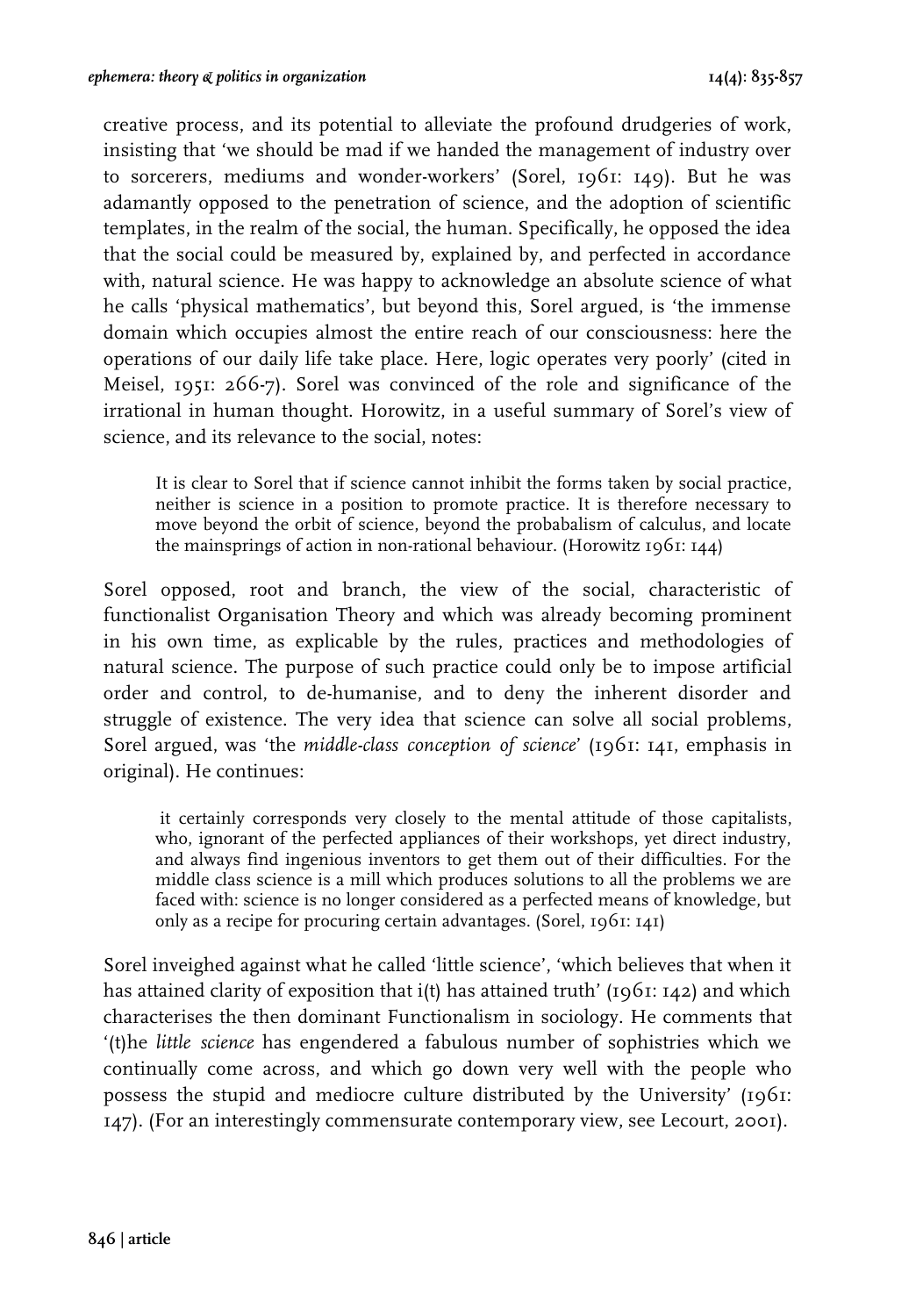Sorel was very well-read in the philosophy of, and developments in, the natural sciences and the emerging relativist paradigm – indeed Hughes notes that Sorel has been seen as 'an inadequately recognised precursor of relativity in science' (1958: 166). Thus, for example, he was influenced by Henri Poincaré's insistence on the gap between nature and its understanding, and by his idea that 'the evolution of scientific thought depends in large measure on accepting fundamental physical principles as "articles of faith"... which reside in the models of scientists rather than inhere as properties of nature' (Horowitz, 1961: 143). Although contemporary developments such as The New Physics might elide these distinctions further, it is still an easily recognisable position today. Sorel's ontology was based on a realist natural world and a relativist social one and that is a view that very clearly resonates with the understanding of science that commonly informs COT.

Sorel sees nature as chaotic, necessarily made comprehensible through an order imposed on it by humans. Some of this understood order may be derived from science, but, in the realm of the social, perceived order relies, not on science, but on religion, myth, tradition, fantasy, experience, the mystical, the subjective. Such an approach not only resonates with a poststructuralist understanding of sense-making, but also with aspects of the contemporary understandings of 'physics as metaphor', which have also had some influence in COT. The idea is neatly captured by Capra (1983: 339): '(s)cience does not need mysticism and mysticism does not need science; but men and women need both'.

#### *Myth*

One of the major influences in the development of contemporary COT was the emergence in the 1980s of an awareness of the importance of the symbolic in understanding organisation. One major element of this interest focused on myth. Although the use made of 'myth' was varied, there was an underlying theme of myth as sense-making – cognitive attenuator, analytical framework, ontological category, etc. (see, for example, Jackson and Carter, 1984). The concept of myth also has a major place in the work of Sorel. As a corollary of his view of the significance of the irrational in human behaviour, he was convinced of the power of myth, and, especially, of its power to motivate action: 'myths are not descriptions of things, but expressions of a determination to act' (Sorel, 1961: 50). In particular, he saw the development of a myth, or of myths, of emancipation as prerequisite to achieving revolutionary change. Myth, *qua* myth, motivates.

As noted, Sorel saw no progress without struggle, and the vehicle of struggle which Sorel advocated was the general strike – or, more specifically, the *myth* of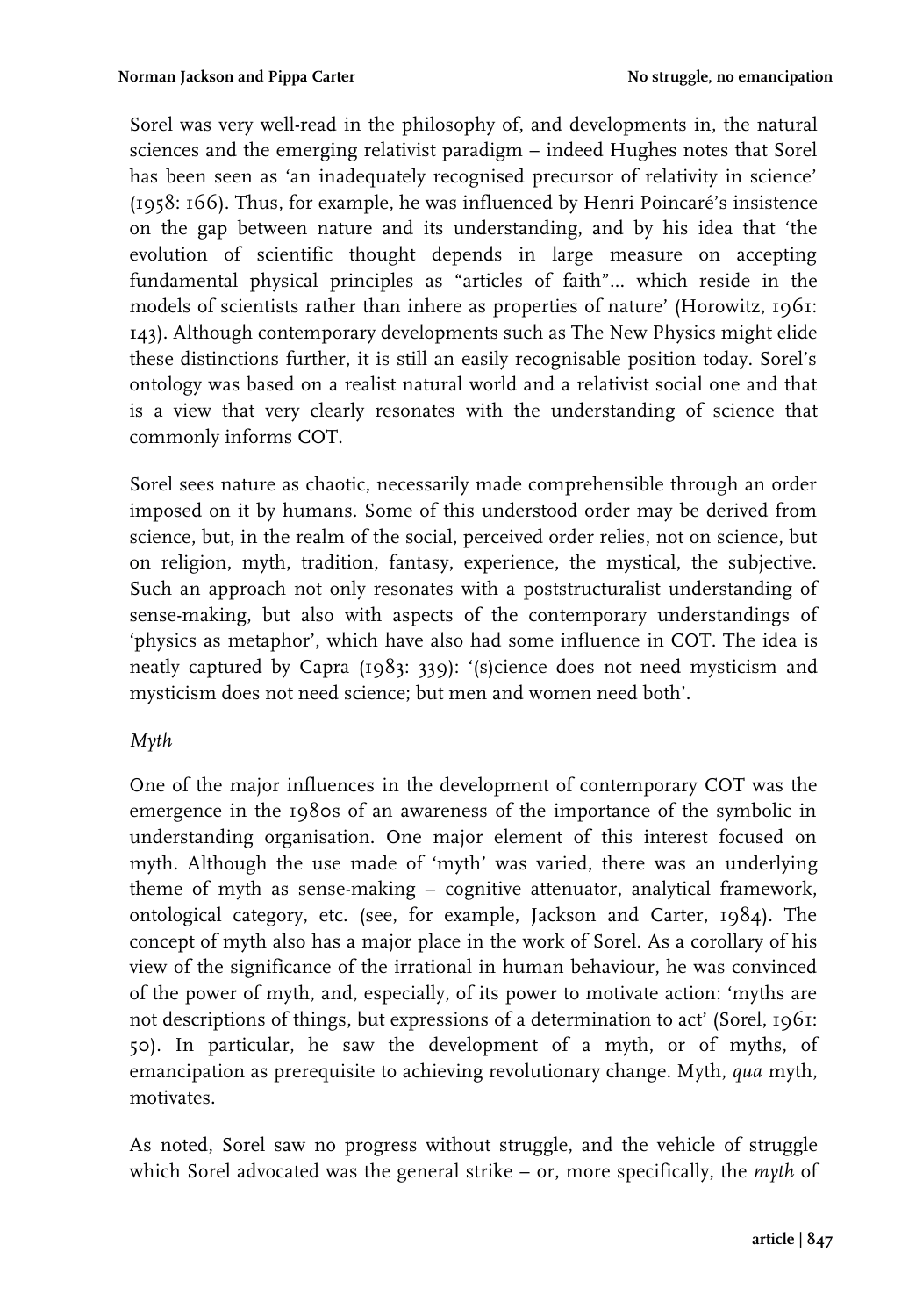the general strike. What Sorel meant by this is not entirely clear, but the general strike should not be understood as a rational, analysable, programmable project. It should be seen as an idea, a vision, something to believe in, a motivating ideal to work towards. For Sorel, it bore no relation to the 'real'. Indeed, Sorel is quite clear that myth and fact should never be allowed near each other. However, as the general strike is a myth it can never happen. Thus, the general strike is, in a Derridean sense, undecideable (see also, for example, Baudrillard's [1995] *The Gulf War Did Not Take Place*). What remains is some sort of instrumental action – for Hughes, Sorel defined 'social action as the visible expression of the psychological reality of myth' (1958: 96). Laclau and Mouffe note: 'Sorel's philosophy... is one of action and will' (2001: 38). Sorel further refines his argument by differentiating between the revolutionary general strike and the merely political strike. The political strike is not revolutionary in its aim, indeed it is more focussed on a renewal of stability. The political strike is a pursuit of concessions, of fine-tuning the status quo, of seeking incremental improvement or of minimising dysfunctions – what Berlin succinctly describes as 'mere haggling' (1979: 320). In the language of more recent theory, it represents an acceptance of the established discourse, an acceptance of the rules concerning what kind of questions are admissible. It is an acknowledgement of the given asymmetries of power (see, for example, Foucault, 1971). The political strike is merely an incremental step beyond, for example, collective bargaining – another of Sorel's *bêtes noires* – asking for oppression to be lessened. For Sorel, the general strike should not be about 'asking', nor should it accept any rules established by 'the enemy'.

Ironically, this understanding of the role and function of myth, as an idealised vision that motivates, though very rarely articulated as such, informs much of modern day organisation practice. But, in this context, rather than myth being emancipatory, as Sorel hoped, it functions equally well as a means of repression. So, for example, (something that Sorel would surely have found unsurprising, if deeply regrettable), today one problem for those with an emancipatory interest is to explain the persistence of class domination in a condition of mass enfranchisement: 'How can people possibly reach the point of shouting: "More taxes! Less bread!"?' (Deleuze and Guattari, 1984: 29). Are the working class deceived by repression disguised by an empty emancipatory rhetoric, the myth of consensual participation, constructed and delivered by the mechanisms of Derrida's (1994) 'techno-mediatic power', an unholy alliance of politics, mass media and academia? Or are they willing victims who prefer the material benefits of capitalism to autonomy, Deleuze and Guattari's insane capitalism, which has colonised desire? Myth as a motivator of action can function either as a revolutionary emancipatory force or as one of obedience and compliance – clearly, neither is inevitable. As Deleuze and Guattari have noted: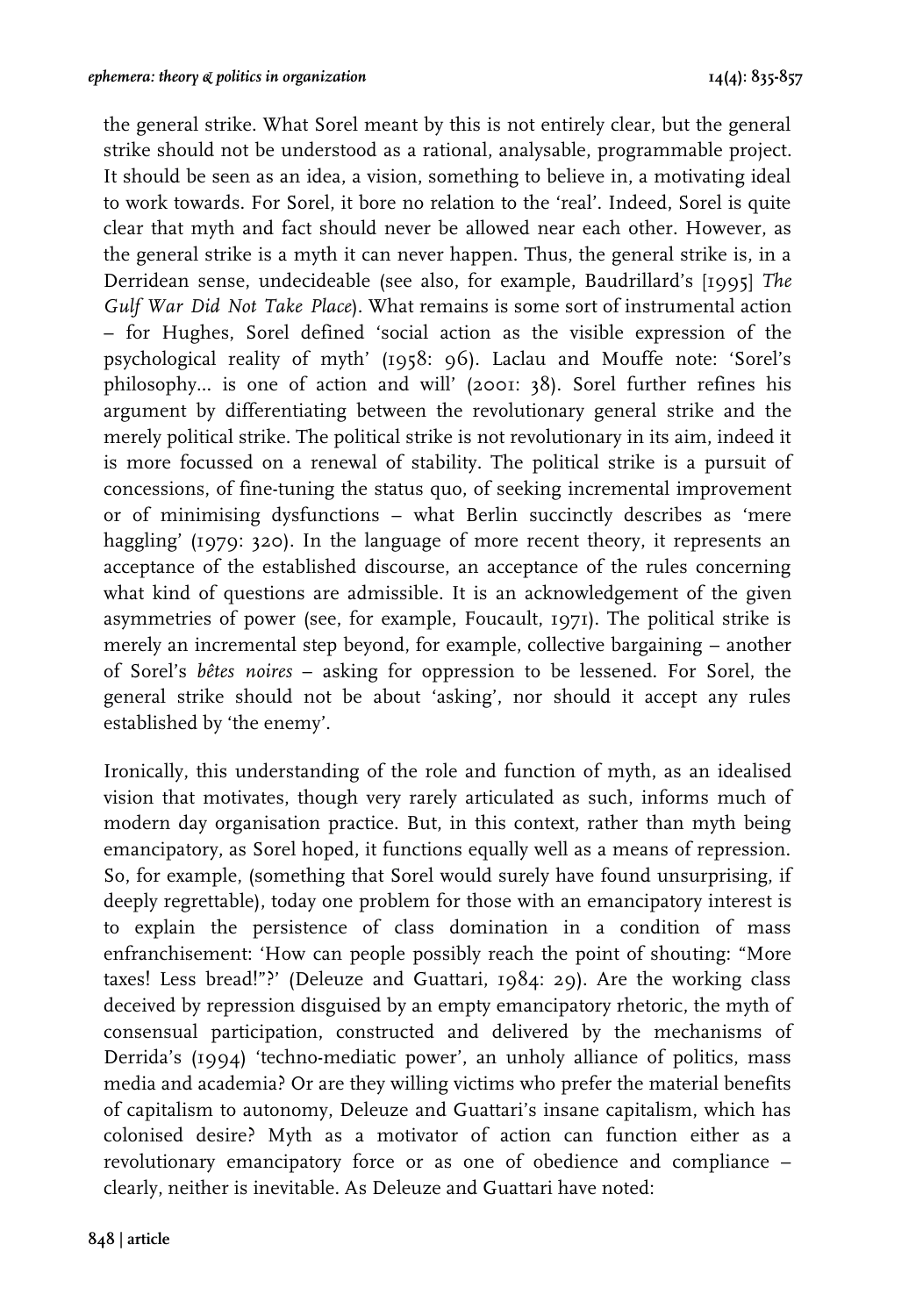It is only too obvious that the destiny of the revolution is linked solely to the interests of the dominated and exploited masses. But it is the nature of this link which poses the real problem... It is a question of knowing how a revolutionary potential is realised, in its very relationship with the exploited masses or the "weakest links" of a given system. (1984: 377)

Clearly, the issues and concerns that energised Sorel more than a century ago are just as much to the fore in contemporary COT.

#### *Agonistics*

Contrary to a more orthodox Marxism, Sorel did not support the goal of the dictatorship of the proletariat. Rather, he advocated a continual struggle between class interests – what would be described now as agonistics. This could be seen as a counter-intuitive argument from someone so closely associated with the teachings of Marx, but was built on various modifications of Marx's thinking developed by Sorel. Indeed, Hughes suggests that 'for Sorel, Marxism... eventually became a body of imprecise meanings couched in symbolic form' (1958: 96). This was by no means to diminish the significance of Marx's work, but was 'to redefine it as "social poetry"... that almost always hit home' (*ibid.*). It was Sorel's view that, were the workers to gain absolute power, they would replicate the asymmetries of the bourgeois domination that he, and they, sought to overturn (history would seem to bear out this prediction) – Meisel quotes the Belgian Labour Party politician Emile Vandervelde as providing a succinct articulation of Sorel's position: 'If the workers should triumph without having accomplished the equally indispensible moral evolution, their reign would be abominable and the world would again be a place of suffering, brutality and injustice as bad as now' (cited in Meisel, 1951: 272). In the event of achievement of a 'dictatorship of the proletariat', Sorel anticipated an alignment of interests amongst the governing elites and a distancing from those they served, an understanding that prefigured what would soon be articulated by Michels as the *iron law of oligarchy* (1915 [1911]).

It was to be the struggle between enemies that would generate a creative dynamic:

Unless the enemy – not the parasitic intellectuals and theorists, but the leaders of the capitalist forces – are themselves energetic and fight back like men, the workers will not find enemies worthy of their steel, and will themselves tend to degenerate. Only against a strong and vigorous opponent can truly heroic qualities be developed. (Berlin, 1979: 313)

Although some commentators see in Sorel's work a desire for the utter elimination of the bourgeoisie (see, for example, Jennings, 1999: xv), others profoundly disagree with this interpretation – for example, Stanley (1976: 3)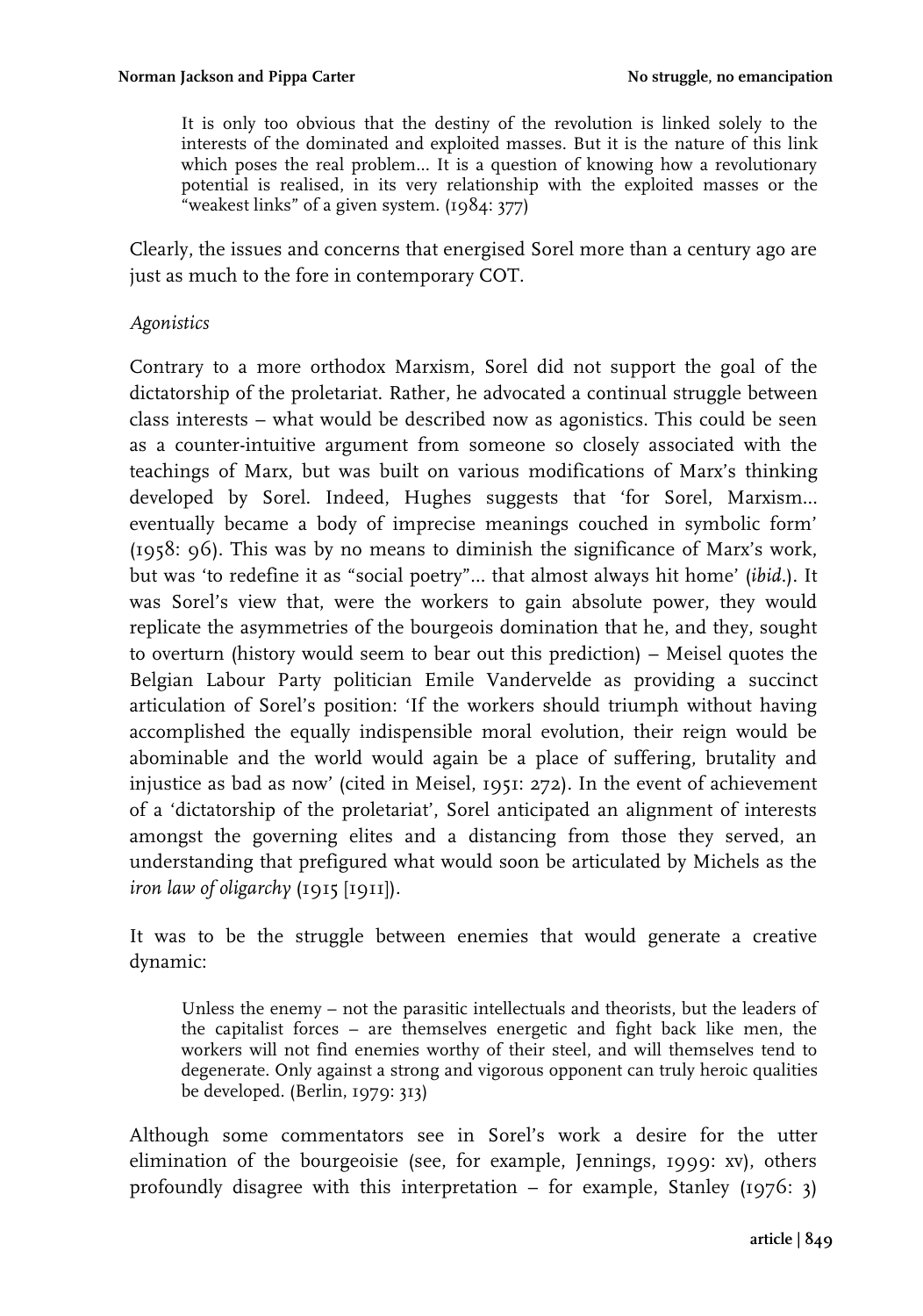argued that he 'is not attacking the bourgeois class *per se* – only its degenerate form'. The elimination of the bourgeoisie would, as Berlin comments, deprive the proletariat of the conflict necessary to sustain its emancipation  $-$  '(o)nly conflict purifies and strengthens' (Berlin, 1979: 313). The bourgeoisie, although morally corrupt and parasitically lethargic, also embodies an entrepreneurial spirit – which includes science – that, according to Sorel, needs to be retained and enhanced. Opposing this is the creative skill of the worker, the producer imbued with the ideals of socialism. Production is a creative, synergetic process from which social benefit and economic progress is derived, and, in the hands of the *free* worker, entails a virtuous morality. In Sorel's schema, production is both the *raison d'être* of the workers and, morally, theirs to command:

The proletariat must work henceforth to free itself from everything except inner direction. It is by movement and action that the workers must acquire juridical and political ability. Its first rule of conduct should be: *to remain exclusively worker*… (Sorel, 1976: 93, emphasis in original)

This does not mean that they are also the best commanders of the state: 'Least of all Sorel wanted the proletarians to conquer the government, Sorel did not believe in any need for the workers to possess the state…' (Meisel 1951: 15). Let the bourgeoisie administer, since that is what they are good for. It is in this role that their class identity will be strengthened, and that will provide the engine of conflict that is necessary for proletarian emancipation to be realised and sustained.

Although sharing Marx's desire for the triumph of socialism, Sorel did not share Marx's teleology of capitalist development and worker emancipation. There was no inevitability of history for Sorel. Workers must fight for their emancipation and any compromise with the capitalist interest delays this emancipation – such compromise merely allows workers to be more thoroughly exploited, because they become complicit in their own subordination. Therefore, Sorel argued, it is crucial that workers reject the blandishments of capitalism, which 'black ingratitude' (Sorel, 1961: 91) will encourage the exploiters to withdraw their panaceas and intensify direct oppression, which will in turn reassure the workers of the need to resist utterly that oppression – and so the 'cycle' of emancipation can be energised. As Fredrick Douglass (1857: 22) noted in the context of nineteenth century slavery, 'If there is no struggle there is no progress.... Power concedes nothing without a demand. It never did and it never will'.

Sorel's advocacy of the necessity of, and the inherent creativity of, the struggle again resonates with contemporary thinking. For example, Laclau and Mouffe (2001 [1985]: 36ff) enlist Sorel's work in their riposte to the degeneration of class politics into Third Way unitarism, or, at best, a pluralism revolving round merely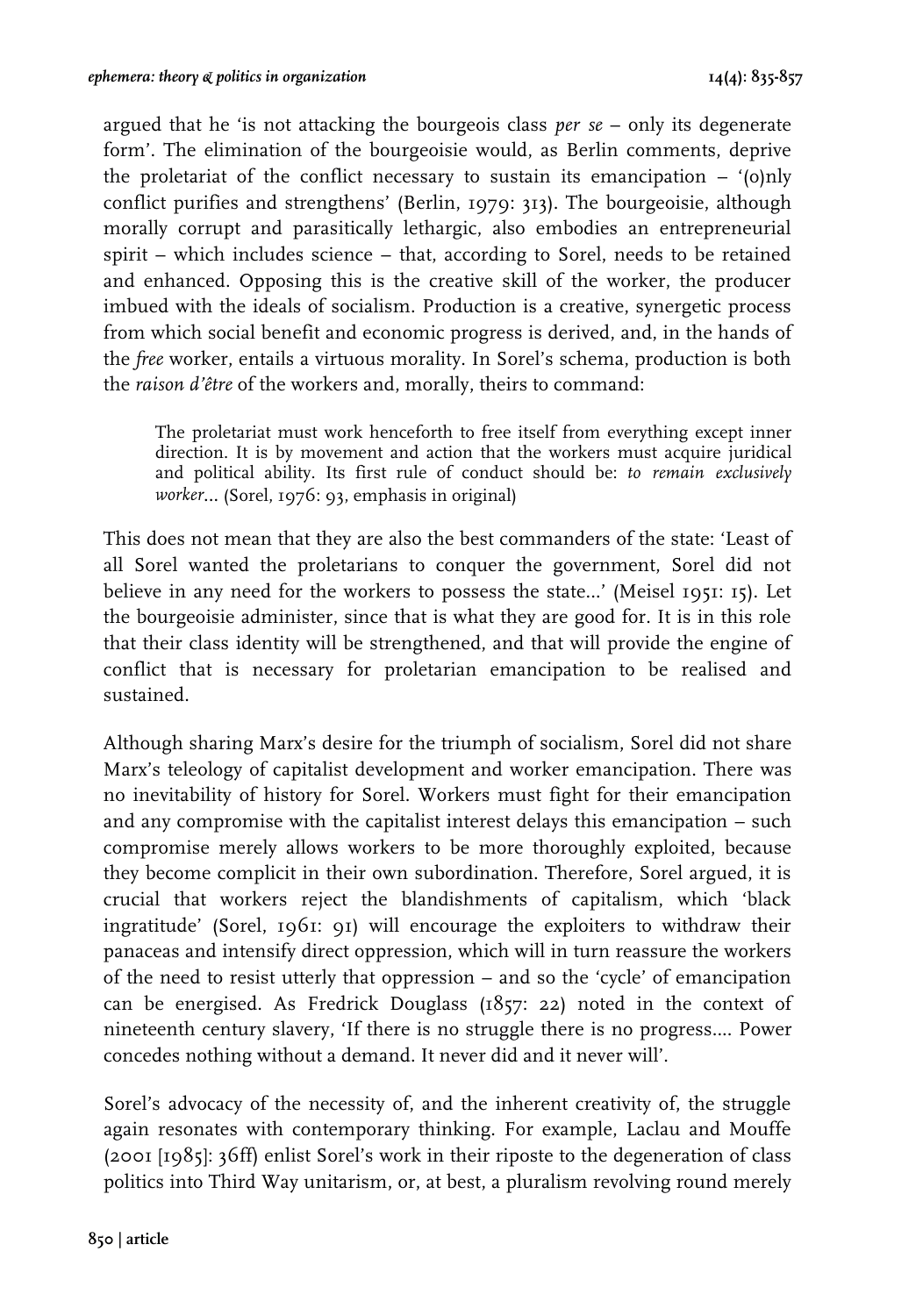technical differences. They seek to restore the idea of the centrality of inherent antagonisms, arguing that:

antagonisms are not *objective* relations, but relations which reveal the limits of all objectivity. Society is constituted around these limits, and they are antagonistic limits. (Laclau and Mouffe, 2001: xiv, emphasis in original).

They go on to argue further that this restoration of the centrality of antagonism

forecloses any possibility of a final reconciliation, of any kind of a rational consensus, of a fully inclusive "we". For us, a non-exclusive public sphere of rational argument is a conceptual impossibility. Conflict and division... are neither disturbances that unfortunately cannot be eliminated nor empirical impediments that render impossible the full realization of a harmony that we cannot attain.... Indeed, we maintain that without conflict and division, a pluralist democratic politics would be impossible. To believe that a final resolution of conflicts is eventually possible... far from providing the necessary horizon for the democratic project, is to put it at risk. (Laclau and Mouffe, 2001: xvii-xviii)

Mouffe, in *Deliberative Democracy or Agonistic Pluralism?* (1999), clarifying the distinction between antagonism and agonism, also defines an agonistic model of democracy that is remarkably consistent with Sorel's 'perpetual' class war. Distinguishing between 'the political' (antagonistic) and 'politics' (agonistic), she defines 'the political' as 'the dimension of antagonism that is inherent in all human society, antagonism that can take many different forms and can emerge in diverse social relations', while 'politics' is defined as 'the ensemble of practices, discourses and institutions that seek to establish a certain order and to organize human coexistence in conditions that are always potentially conflictual because they are affected by the dimension of the "political"' (Mouffe, 1999: 754). It might be thought that any mention of democracy would be antithetical to Sorel's position, yet Meisel argues that it is not democracy *per se* that Sorel despises – it is the perverted manifestation of the democratic ideal 'confectioned by and for the demagogues and orators for purposes of power politics' (Meisel, 1951: 150) that is anathema to him. Sorel's venom was focussed on *fin de siècle* France, but his criticism applies *a fortiori* to a twenty-first century democratic system committed to maintaining a politically illiterate electorate, propagandised by a right wing oligarchic news media, committed to support of a pro-business, privately educated, elite delivering a manufactured and artificial consensus. As Berlin notes, Sorel's ideas 'mark a revolt against the rationalist ideal of frictionless contentment in a harmonious social system in which all ultimate questions are reduced to technical problems, soluble by appropriate techniques' (1979: 331-2).

In Meisel's view, 'Sorel rejects the democratic form, [while] retaining faithfully its essence' (1951: 151). The task is to find an emancipatory praxis for democracy.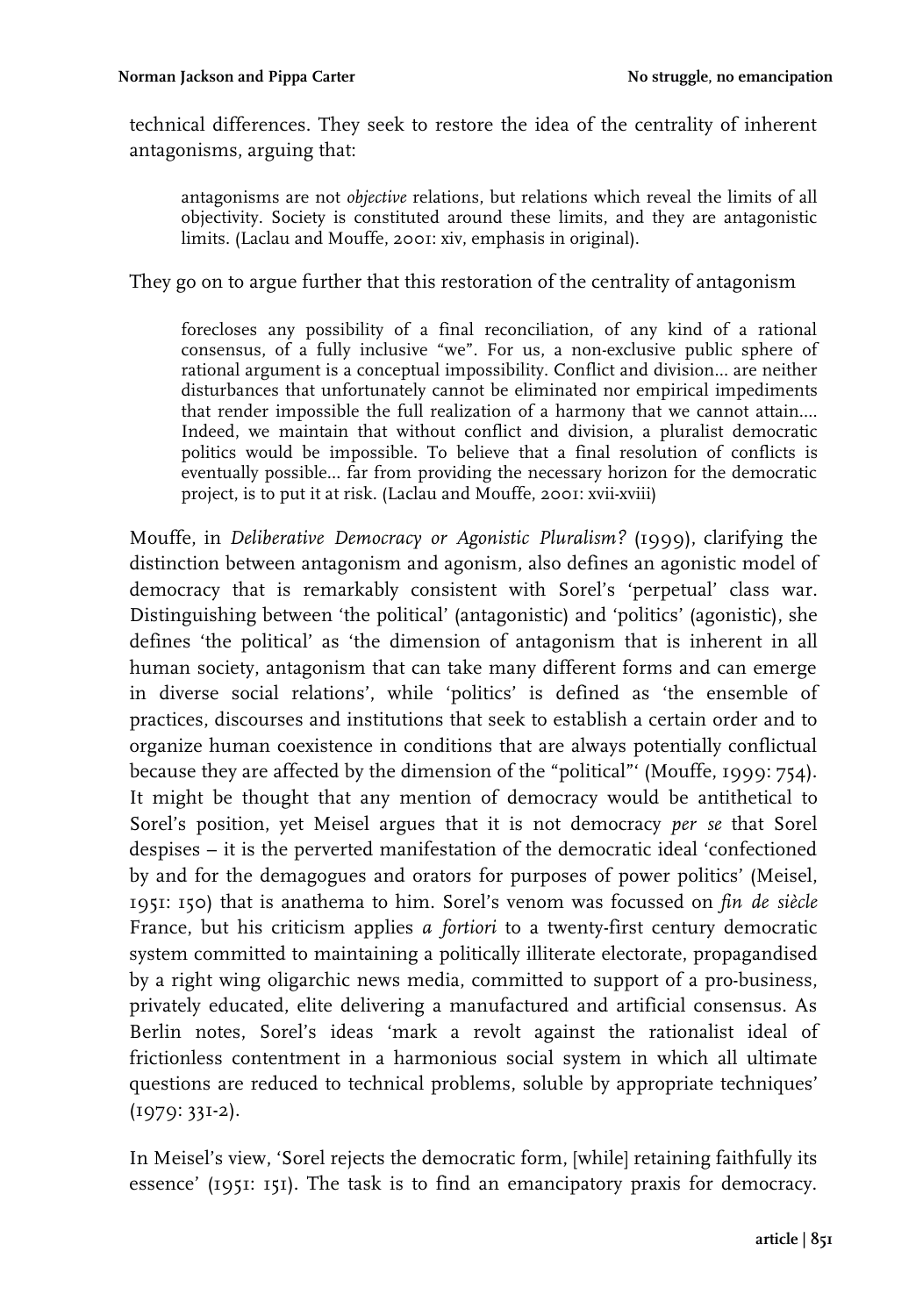Mouffe, rejecting a Habermassian-style deliberative democracy, argues that it is not a question of abandoning consensus, because that is already only a myth, already does not exist. She insists that

the model of "agonistic pluralism" that I am advocating asserts that the prime task of democratic politics is not to eliminate passions nor to relegate them to the private sphere in order to render rational consensus possible, but to mobilise those passions towards the promotion of democratic designs. Far from jeopardizing democracy, agonistic confrontation is in fact its very condition of existence. (Mouffe, 1999: 755-6)

This could have been written by Sorel himself.

It is not surprising, given Sorel's view of democracy-in-practice, that he also eschewed parliamentary socialism. He argued that participation in the parliamentary process leads to contamination by bourgeois values and the oligarchic tendency already noted. In what could be seen as a description of the British Labour Party of the post-war consensus, particularly New Labour (and its many imitators elsewhere), Sorel says that Parliamentary Socialists need simultaneously to fool the workers, ease the anxiety of the middle-class and placate the rich (1961: 120). The proletariat should never put faith in participation in the established political process, the status quo of the exploiters, to 'negotiate' emancipation:

We can... imagine what would follow from a revolution which brought our official Socialists of today to power. Institutions remaining almost what they are today, all the middle-class ideology would be preserved; the middle-class state would dominate with its ancient abuses.… (Sorel 1961: 96)

What is 'given' can always be taken away – emancipation can only be won, can only be taken. The classes are, and must be, separate and only this separation can provide the necessary energy for the struggle. This isolationism also extends to workplace relationships. Berlin captures Sorel's uncompromising position thus:

proletarians who allow themselves any degree of cooperation with the class enemy are lost to their own side. All talk of responsible and humane employers, reasonable and peace-loving workers, nauseates him. Profit-sharing, factory councils that include both masters and men, democracy which recognises all men are equal, are fatal to the cause. In total war there can be no fraternisation. (Berlin, 1979: 322)

Sorel recognised that such 'fraternisation' was precisely what the exploiters sought to achieve:

history shows us that the whole effort of capitalism has been to bring about the submission of the masses to the conditions of the capitalist economic system…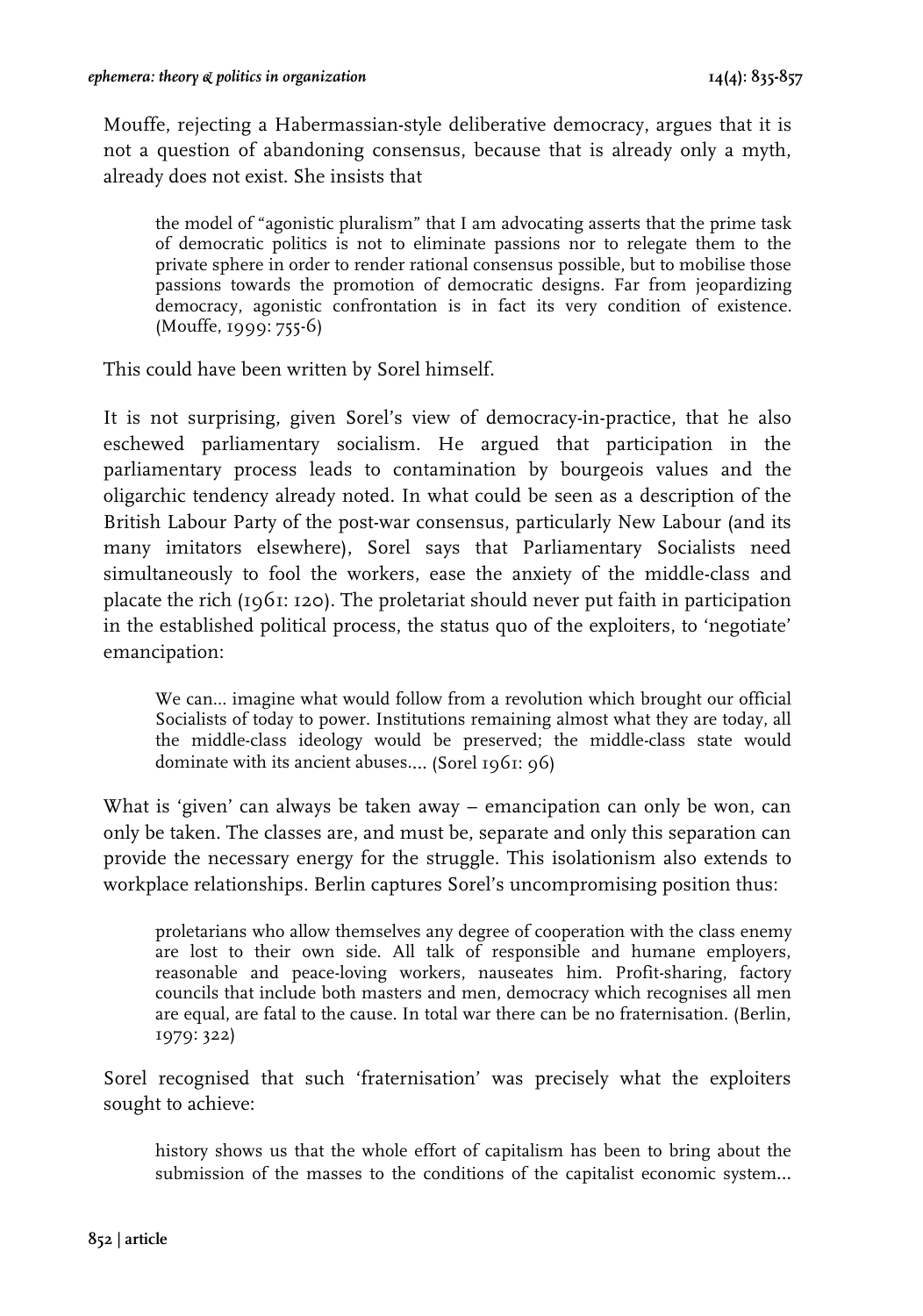(D)emocratic rulers adopt as their mission the accomplishment of… moral unity… This moral unity is the automatic discipline of the producers…. (Sorel, 1961: 178)

The tendency of the past hundred years in the UK, both in politics and in labour relations, from the simple Whitley Councils to that most refined expression of the incorporated worker, Human Resource Management, has, of course, been precisely that which Sorel cautioned against. And he accurately predicted the kind of conditions that would ensue, a situation in which emancipation is still as much a distant dream as it was when he was writing.

# **Conclusions?**

Our intention in this paper has been to suggest parallels between the ideas and understandings of Sorel and some interests and aspects of COT. If these parallels seem to be robust, what utility could we find in Sorel for COT?

The emergence of COT as a counter to the hegemony of a managerialist functionalism has furnished an impressive body of analysis of organisation(s) that has improved explanatory power, and which no longer takes capitalism as either a given or a good. But, although we understand much better the forces and the systems that dominate, there has, so far, been little effect on practice. The more we illuminate the mechanisms of repression, the more intense they become. Perhaps the inherent weakness of COT is its aversion to prescription. Sorel does not suffer from this debility. Sorel is convinced about what is needed and how it is to be achieved. It must be stressed, however, that Sorel's work is prescriptive about means, not about ends (another very Foucauldian stance – see, for example, Foucault 1980; 1991). As Berlin comments, '(h)e ignores practical problems; he is not interested in the way in which production, distribution, exchange, will be regulated in the new order, nor in whether there is any possibility of abolishing scarcity without performing at least some tasks that can hardly be described as creative' (1979: 314). Sorel is not prescriptive about what change should be achieved – that must, necessarily, be left to those who act to bring change about. What he does prescribe is the means to achieve it.

One of the more substantive contradictions in Sorel, as he was himself well aware, is that he prescribes action while remaining unengaged himself. More than that, he is a bourgeois intellectual insisting that the proletariat must act, while condemning those outwith the proletariat telling them what to do. He is not alone in this contradiction, the inevitability of being complicit in that which is analysed and criticised – it also afflicts, for example, the poststructuralists. And it is also a problem that besets COT. COT is a middle class preoccupation with, at least in part, a normative concern for the oppressed, including the working class.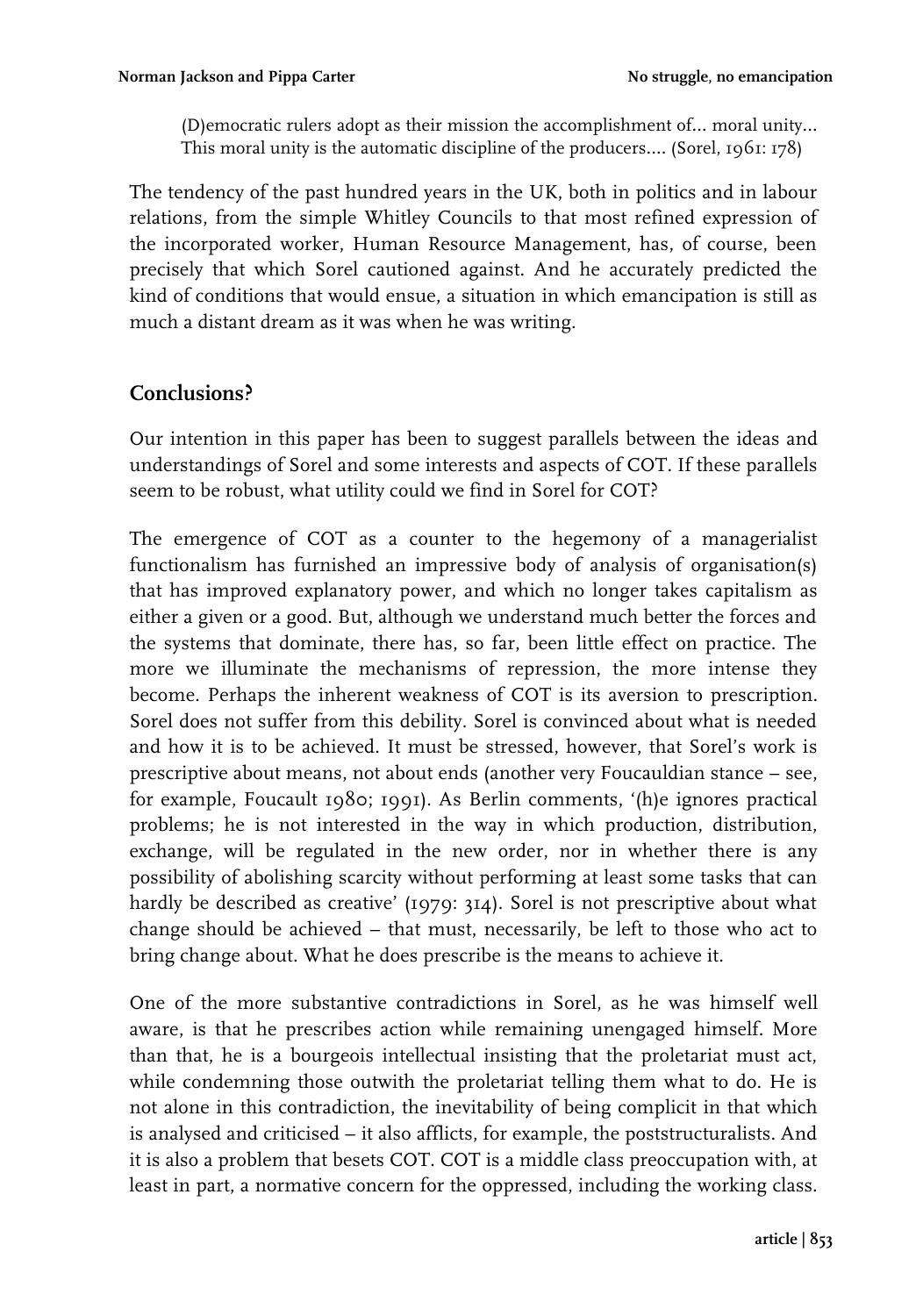However, given the limited possibilities for conducting anti-capitalist, antimanagerialist, emancipatory experiments in capitalist organisations, COT is restricted to suggesting alternative praxes. Starting from the assumption that the world is socially constructed (a view shared by Sorel), and the assumption that, therefore, things do not have to be the way they are, and convinced that enlightened action can ameliorate the human condition, the profound utility of critique lies in *the generation of possibilities*.

The thrust of Sorel's argument in *Reflections on Violence* can be summarised as follows: emancipation will not occur without a struggle on the part of the oppressed; as the powerful will use force to resist a challenge to their domination, those seeking to liberate themselves must also react with force (violence in Sorel's terminology); the necessary context in which this contest will be played out is that of the General Strike. Many western liberals today would have no trouble with this sentiment as applied to such phenomena as the Arab Spring, or, historically, to black emancipation or to women's suffrage. What is important here is acknowledgement of the legitimacy of the claim of such groups that they are the victims of oppression. What is not acknowledgeable is the legitimacy of the claim that workers within a democracy might be oppressed. If this were to be allowed, then the General Strike would become justified, and there could be nothing more terrifying to the bourgeoisie than the General Strike. Thus, notwithstanding intensification of labour, infantilisation of the workforce, mass unemployment, absence of a living wage, zero hours contracts, unsafe working conditions, it is unacceptable, within the dominant discourse, to claim that the working class should be seen as oppressed. It is, of course, hardly acceptable to speak of a 'working class' at all, since that belies the assertion that we are all the same, and 'all in it together'. The difficulty with this is that the bourgeoisie has everything to gain from acceptance of this assertion, and the working class everything to lose. But is emancipation really so scary? We must remember that Sorel seeks, not an elimination of class, but a strengthening of class identity. He sees a genuine plurality of interests between the proletariat and the bourgeoisie which he does not seek to elide. In the UK, in particular, the denial of any kind of class interest has been a feature of the dominant neoliberalism of the last several decades, in favour of a myth of supposed equality of opportunity and a spurious meritocracy, organisationally given a dangerous legitimacy through a unitarist Human Resource Management. Sorel would not have been surprised by this. He believed that the UK was very unlikely to be the first place for emancipation to be achieved:

That the general strike is not popular in contemporary England, is a poor argument to bring against the historical significance of the idea, for the English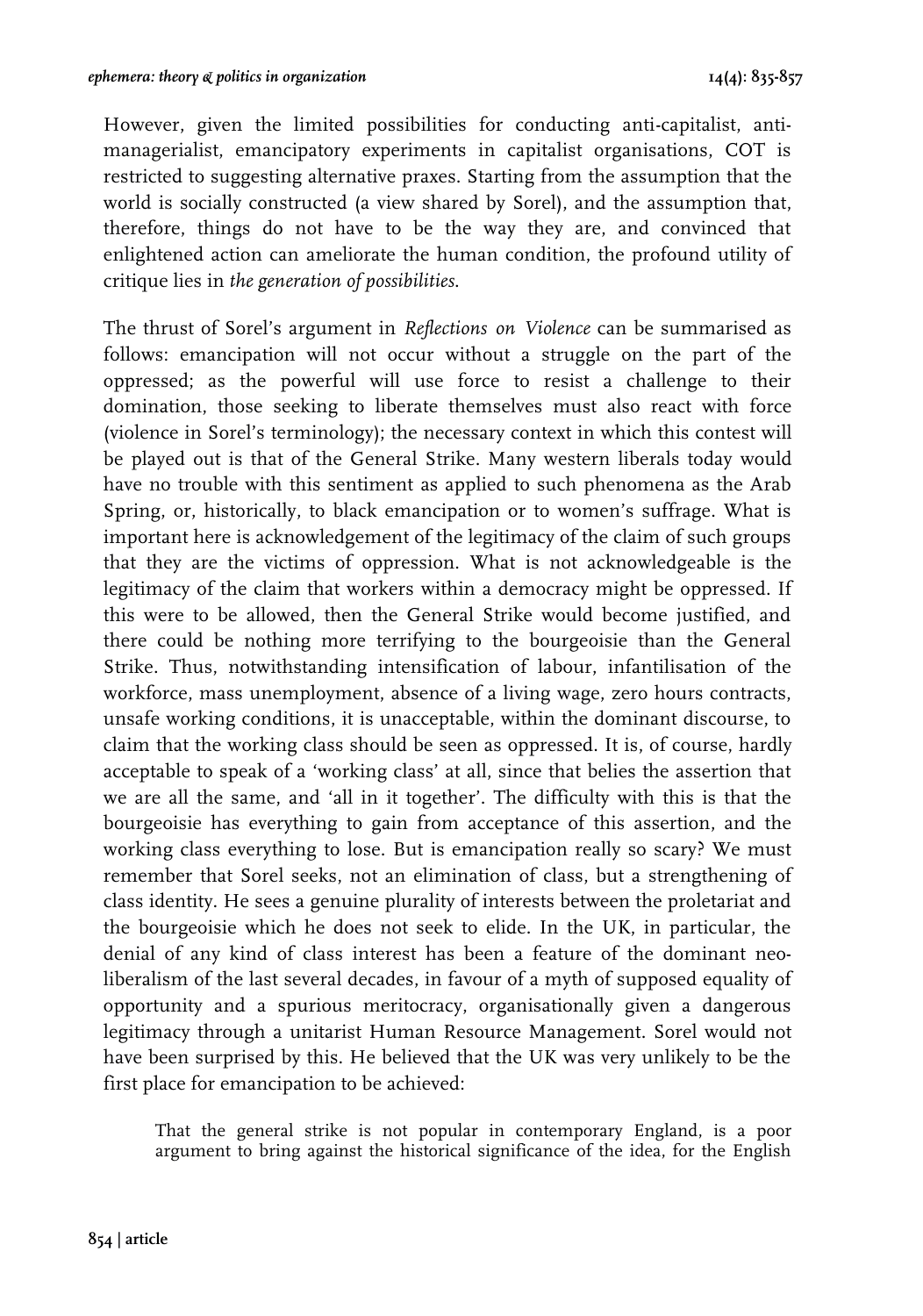are distinguished by an extraordinary lack of understanding of the class war … (Sorel, 1961: 123)

In his 'Introduction' to the 1950 American edition of *Reflections on Violence* Shils makes a similar point:

The modern intelligentsia in all countries except Great Britain have, ever since the 18<sup>th</sup> century, been in various forms of opposition to the prevailing society and the authorities who rule it. (Shils, 1961: 13)

The immediate post-World War 2 period saw a revival of interest in Sorel, of which the Shils edition is an example. However, Shils sees the utility in Sorel's work in terms of the historical and the cautionary, and limits its validity to a dissensual society in crisis, a society that, for Sorel, had only two possibilities:

one, *decadence*, in which the ruling class of politicians and property owners, lacking in self-esteem, corrupted by the niggling procedures of the pursuit and exercise of office, and too cowardly to be violent, resorts to fraud and cunning to control a mass lost in hedonistic self-gratification and individualism

and another

*renascence*, in which the aspirants to rule or those already ruling, inflamed with enthusiasm, their minds on remote goals, caring nothing for the immediate consequences of any action, but performing it because it is morally imperative. (Shils, 1961: 17, emphases in original)

The society of *his* time, Shils implies, is not like either of these. But both such characterisations have more currency today than Shils could, perhaps, have imagined. Indeed, it may be that, once that is accepted, all that is now necessary is for the illusion of consensus to be recognised for what it is, and the dissensus characteristic of contemporary societies to be acknowledged. This then would offer a basis for change.

And perhaps then Sorel has something to offer. His ideas resonate with contemporary critical theory. The world we live in is, indeed, not dissimilar to the one Sorel predicted were capitalism to remain unchallenged, and it still needs change, in many ways and on many levels. Most of all, his emphasis on action distinguishes him as a theorist with ideas about how to achieve that necessary change.

#### **references**

Baudrillard, J. (1995) *The Gulf War did not take place*, trans. P. Patton. Bloomington, IN: Indiana University Press.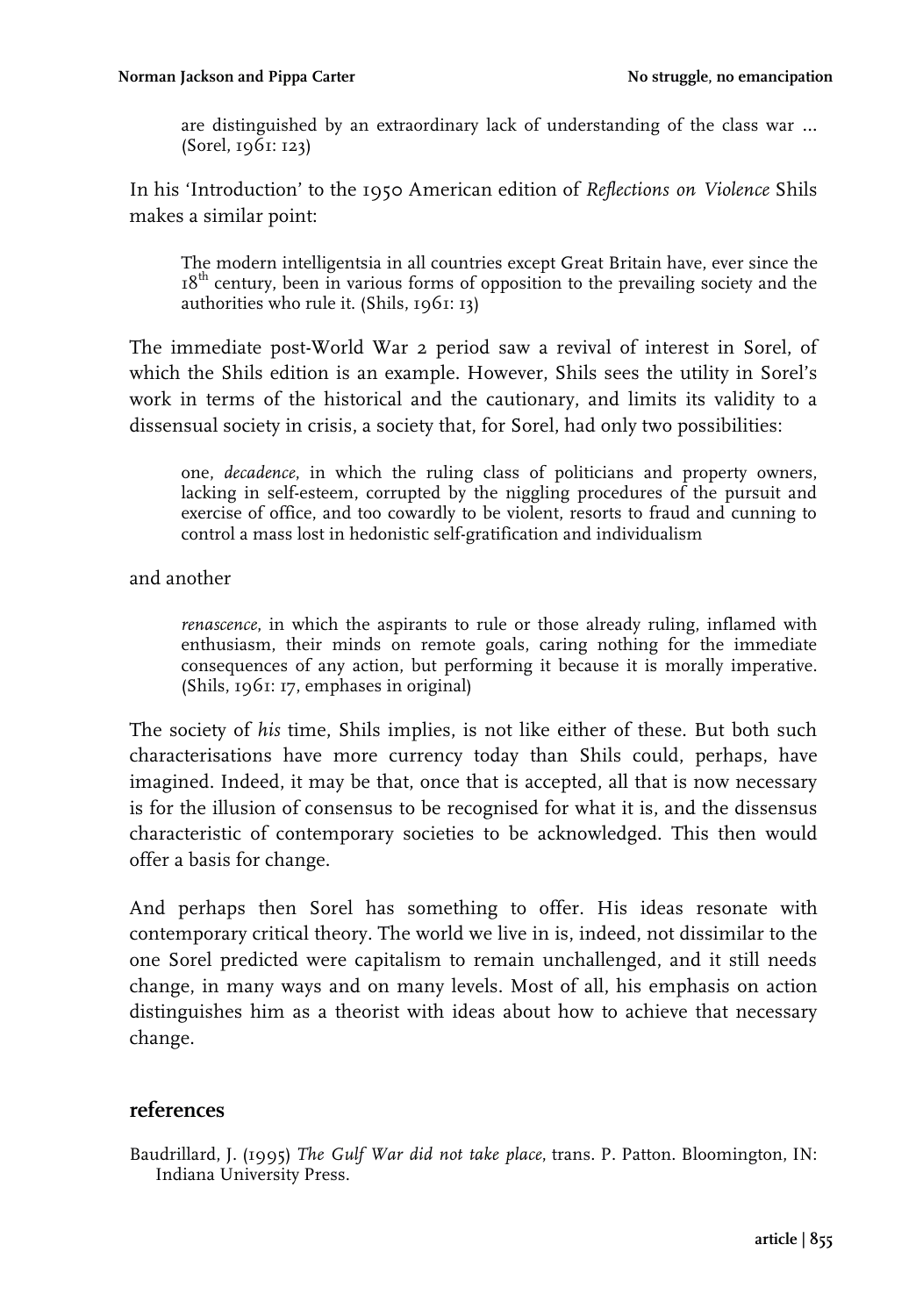Berlin, I. (1979) ' Georges Sorel', in H. Hardy (ed.) *Against the current*. London: Pimlico.

- Capra, F. (1983) *The Tao of physics*. London: Fontana.
- Ciccariello-Maher, G. (2011) 'An anarchism that is not anarchism: notes towards a critique of anarchist imperialism', in J.C. Klausen and J. Martel (eds.) *How not to be governed*. Lanham, MD: Lexington Books.
- Deleuze, G. and F. Guattari (1984) *Anti-Oedipus*, trans. R. Hurley, M. Seem and H.R. Lane. London: Athlone.
- Derrida, J. (1994) *Specters of Marx*, trans. P. Kamuf. London: Routledge.
- Douglass, F. (1857) *Two speeches by Frederick Douglass*. Rochester, NY: C. P. Dewey.
- Foucault, M. (1971) 'Orders of discourse', trans. R. Swyer, *Social Science Information*, 10  $(2): 7-30.$
- Foucault, M. (1980) 'Truth and power', in C. Gordon (ed.) *Power/knowledge*, trans. C. Gordon, L. Marshall, J. Mepham and K. Soper. Brighton: Harvester.
- Foucault, M. (1991) 'Questions of method', in G. Burchell, C. Gordon and P. Miller (eds.) *The Foucault effect*. Hemel Hempstead: Harvester Wheatsheaf.
- Horowitz, I.L. (1961) *Radicalism and the revolt against reason*. London: Routledge and Kegan Paul.
- Hughes, H.S. (1958) *Consciousness and society*. New York, NY: Vintage Books.
- Humphrey, R. (1971 [1951]) *Georges Sorel: prophet without honor*. New York, NY: Octagon.
- Jackson, N. and P. Carter (1984) 'The attenuating function of myth in human understanding', *Human Relations*, 37(7): 515-533.
- Jennings, J. R. (1985) *Georges Sorel: the character and development of his thought*. London: Macmillan.
- Jennings, J. (1999) 'Introduction', in G. Sorel, *Reflections on violence*. Cambridge: Cambridge University Press.
- Laclau, E. and C. Mouffe (2001 [1985]) *Hegemony and socialist strategy*, 2nd edition. London: Verso.
- Lecourt, D. (2001) *Mediocracy: French philosophy since the mid-1970s*, trans. G. Elliott. London: Verso.
- Llorente R. (2011) 'Georges Sorel's Anarcho-Marxism' [www.anarchist-studiesnetwork.org.uk/.../Llorente%20Georges%20Sorel'...].
- Llorente, R. (2012) 'Georges Sorel's Anarcho-Marxism', in A. Prichard, R. Kinna, S. Pinta, and D. Berry (eds.) *Libertarian socialism*. Basingstoke: Palgrave Macmillan.
- Meisel, J.H. (1951) *The genesis of Georges Sorel*. Ann Arbour, MI: The George Whar Publishing Company.
- Michels, R. (1915 [1911]) *Political parties: a sociological study of the oligarchical tendencies of modern democracy*, trans. E. and C. Paul. New York, NY: Hearst's International Library Company.
- Mouffe, C. (1999) 'Deliberative democracy or agonistic pluralism?', *Social Research*, 66(3): 745-58.
- Portis, L. (1980) *Georges Sorel*. London: Pluto.
- Shils, E.A. (1961 [1950]) 'Introduction', in G. Sorel, *Reflections on violence*, trans. T.E. Hulme and J. Roth. New York, NY: Collier.
- Sorel, G. (1941 [1915]) *Reflections on violence*, trans. T. E. Hulme. New York, NY: Peter Smith.